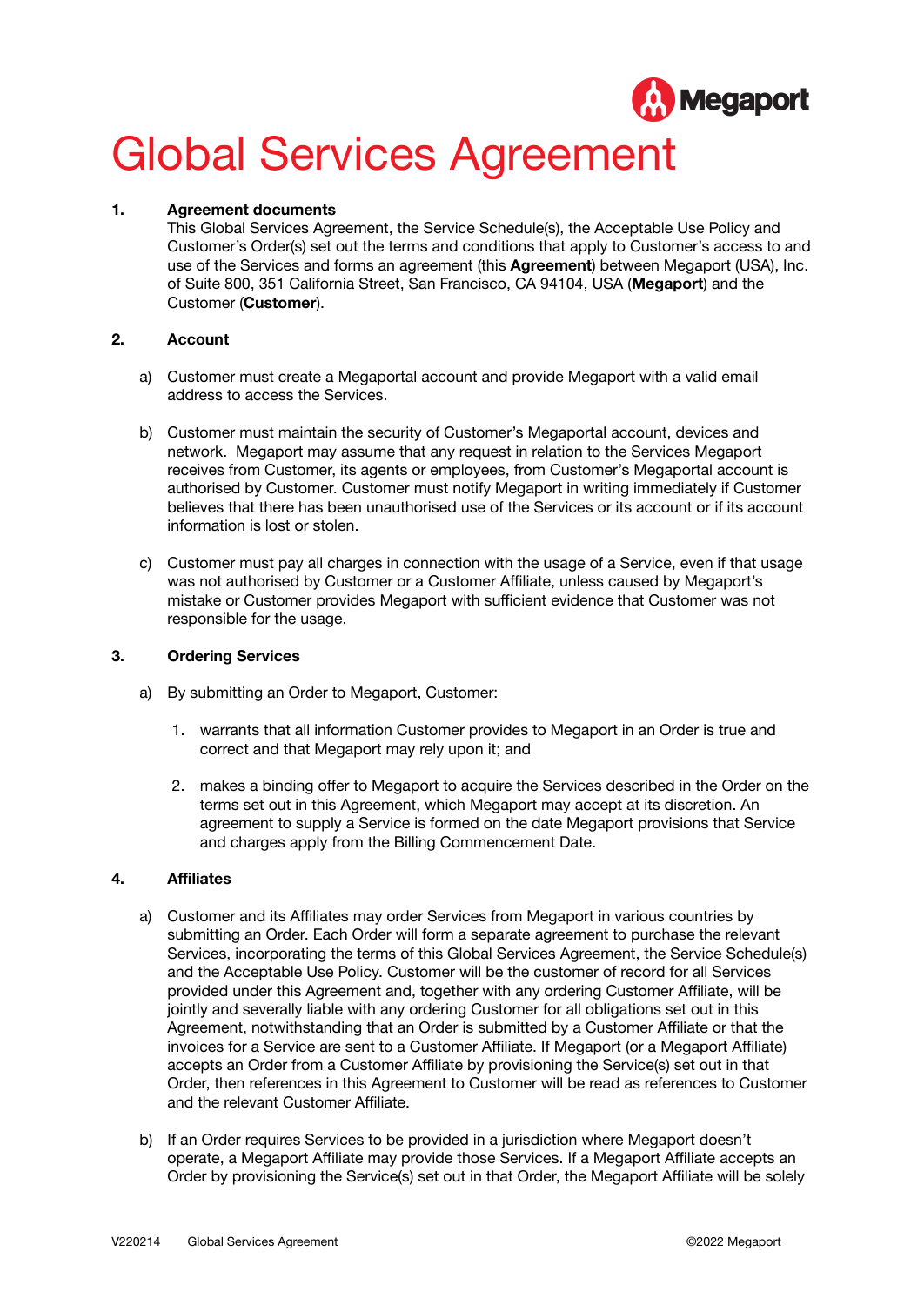

liable for that Order and references in this Agreement to Megaport will be read as references to that Megaport Affiliate.

- c) In some jurisdictions where Services are provided, additional terms must be added to this Agreement or existing terms amended so that the Order is enforceable and consistent with local law or operational practice. The additional or amended terms for those jurisdictions are set out in the addendum to this Agreement.
- d) In this Agreement, indemnities and limitations and exclusions of liability in favour of a party are to be construed as indemnities, limitations and exclusions in favour of each of that party's Affiliates.

# **5. Credit assessment**

- a) Customer authorises Megaport to assess Customer's creditworthiness and communicate with credit reporting agencies about Customer's credit status during the Term. Subject to local law, Megaport may give these agencies information that Customer has provided to Megaport.
- b) Megaport may set a credit limit or restrict Customer's use of the Services to limit Megaport's financial exposure. If Customer exceeds its credit limit, Megaport may restrict Customer's ability to order new Services and/ or require payment from Customer.

#### **6. Services**

- a) Megaport will use its best efforts to begin providing the Service on the delivery date set out in the relevant Order.
- b) Megaport will use its best efforts to provide Services in accordance with service levels set out in the Service Schedule. If Megaport fails to meet a service level, Customer's only remedy (if any) is as set out in the Service Schedule.
- c) Megaport may replace or vary an existing Service at any time if the variation does not result in any material deterioration in the quality of the Service.
- d) Megaport will provide Services in accordance with an industry standard information security program and Megaport's Information Security and Privacy Statement which is available at [megaport.com/legal.](https://www.megaport.com/legal/)
- e) Megaport will effect and maintain adequate insurance during the Term including;
	- a. workers compensation insurance as required by law;
	- b. professional indemnity insurance;
	- c. public and product liability insurance;

Megaport will provide written evidence of the currency of its insurance to Reseller on request no more than once per year during the Term.

- f) Megaport is subject to telecommunications laws in the various countries in which it operates and registered with the relevant regulatory bodies where required. The Services involve Megaport using a network for the transmission of Customer's data and the following provisions apply to Megaport's transmission of such data:
	- 1. *Only as lawfully required:* Megaport only processes such data to the extent necessary to provide the Services and in accordance with relevant telecommunications laws.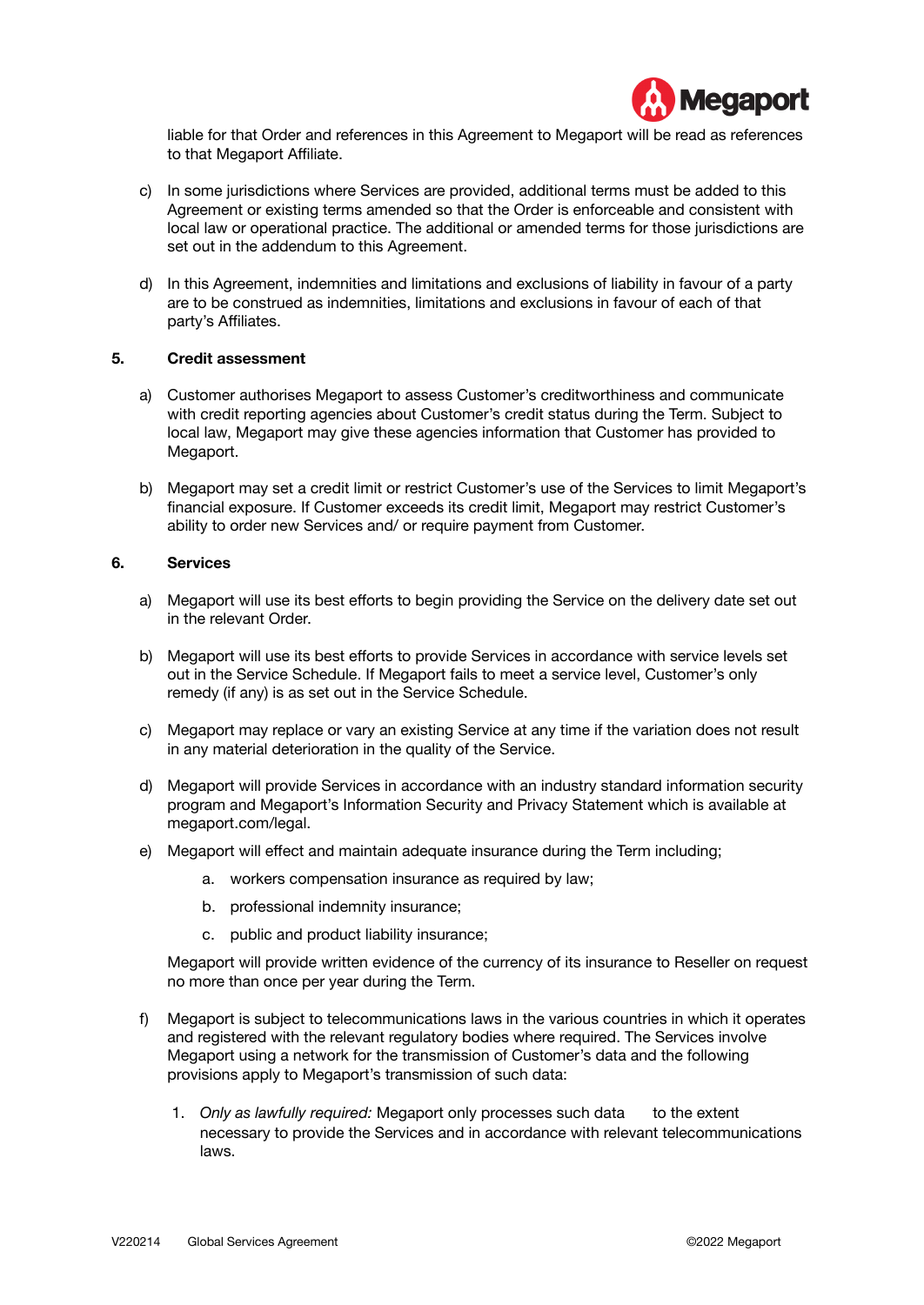

- 2. *Automatically:* Data is processed automatically when Megaport's systems are triggered by Customers' instructions to transmit their data. In doing so, Megaport's systems transmit Customers' raw data packets ("**Packets**"), as well as read and record certain related metadata in order to build up the connection between sender and recipient, route the Packets properly and calculate Service fees (where fees are dependant on the quantity of data transmitted). This metadata includes IP addresses and Packet headers, transmission start and end, transmitted data quantity, and other data required to create or maintain the communication channel between sender and recipient) ("**Metadata**"). Packet content is not accessed and data is deleted directly after the requested connection has been terminated, except where for retention of Metadata as required for the purposes described in this Agreement
- 3. *Manually:* Manual processing of Metadata is performed by authorised Megaport personnel and only for troubleshooting purposes (ie to detect and resolve Service or network malfunctions) and to detect and prevent unlawful use of the Services or network.
- 4. *Court orders, subpoenas & laws*: Megaport will only intercept data beyond what is described above in the event and to the extent required for compliance with any law, court order or subpoena (including in conjunction with law enforcement agencies).

# **7. Customer responsibilities**

- a) Customer must:
	- 1. establish and maintain all cabling at third party sites (including all cross-connects) from the Service demarcation point to Customer's own equipment and comply with any requirements of the third party site provider in relation to that cabling;
	- 2. supply and configure Customer's own compatible equipment to connect to the Services;
	- 3. follow Megaport's operational procedures, technical specifications and other reasonable directions provided by Megaport in relation to the Service (including as set out in https://docs.megaport.com/);
	- 4. maintain a valid and current email address in its Megaportal account at all times;
	- 5. ensure that Customer does not (and its agents, contractors and third party suppliers do not) damage any equipment, network or sites Megaport uses to provide the Services; and
	- 6. uninstall cross connects from the Customer's equipment to the demarcation point at Customer's cost within 30 days after the Service is terminated, unless otherwise specified in the Order.
- b) When Customer uses a Service, Customer must:
	- 1. comply with all applicable laws, regulations and codes of conduct;
	- 2. comply with the Acceptable Use Policy;
	- 3. comply with Megaport's reasonable directions concerning Customer's use of the Service;
	- 4. use the Service for business purposes only and not resell or resupply the Service unless Megaport agrees in writing;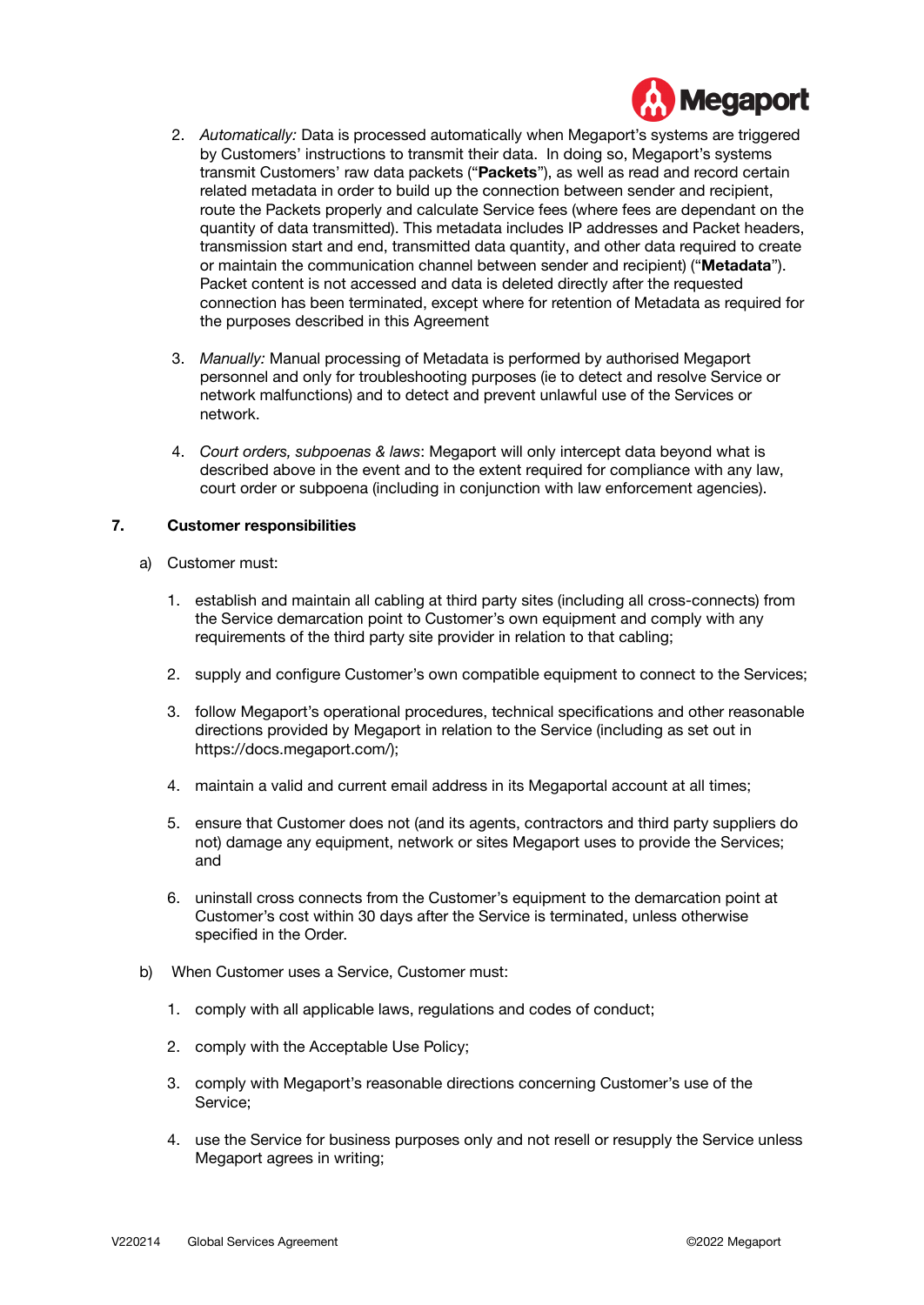

- 5. be responsible for all information and data transmitted or accessed using the Service, including by encrypting the data it chooses to transmit through Megaport's network; and
- 6. be responsible for any of its agents, employees, contractors or other service providers who have access to the Service.
- c) Customer indemnifies Megaport for any Loss suffered by Megaport due to a breach of this Agreement by Customer. This indemnity is not limited by Clause 10 but is reduced to the extent that the Loss is caused by Megaport's negligence.

# **8. Charges and payment**

- a) Charges for the Services and the applicable currency will be specified on Customer's Order, or if not specified, as set out in Customer's Megaportal account.
- b) Megaport will issue invoices monthly via Customer's Megaportal account. Megaport will notify Customer by email when an invoice is available in Customer's Megaportal account. Customer may access their Megaportal account to retrieve invoices at any time.
- c) Customer must pay all invoices in the currency specified in the relevant Order within thirty (30) days of the invoice date using one of the electronic payment methods listed on the invoice. Megaport will determine how payments will be applied against outstanding invoices. Service fees and charges may apply to some payment methods and Customer must pay any fees and charges that apply. Credit card payments are processed by Stripe Payments Australia Pty Ltd, a Level 1 PCI compliant service provider ([www.stripe.com/au/privacy](http://www.stripe.com/au/privacy)).
- d) If Customer does not pay an invoice in full by the due date then, in addition to any other rights Megaport has under this Agreement, Megaport may charge Customer interest on the unpaid amount on a daily basis from the due date until payment is made at the rate of three per cent (3%) per annum. Customer will also be liable to Megaport for all costs incurred in recovering unpaid fees from Customer, including collection agency and legal fees.
- e) If Customer considers in good faith there has been a mistake in any invoice, Customer must notify Megaport within ninety (90) days of the relevant invoice date with full details. Megaport will investigate Customer's claim and suspend its collection processes until the claim has been resolved. If Megaport has made a mistake, it will amend the invoice or reimburse Customer as soon as practicable, as appropriate.
- f) Megaport may vary the charges at any time on thirty (30) days' notice:
	- 1. for a Service that does not have a Minimum Term; or
	- 2. for a Service that Megaport continues to provide on a month to month basis after the Minimum Term has expired.
- g) All charges for the Services are exclusive of applicable Taxes and Regulatory Fees. Megaport may add an additional amount for the applicable Taxes and Regulatory Fees to the charges.
- h) If Customer is required by law to deduct or withhold Taxes from a payment to Megaport, then Customer may make those deductions or withholdings (or both). However, Customer must provide Megaport with a receipt for each payment and Megaport will increase Customer's payment amount by the amount necessary to ensure that Megaport receives the full amount that Megaport would have received if no deduction or withholding had been made.
- i) If Customer claims a tax exemption, then Customer must provide Megaport with a properly executed exemption form that applies to the jurisdiction/s in which the Service is rendered.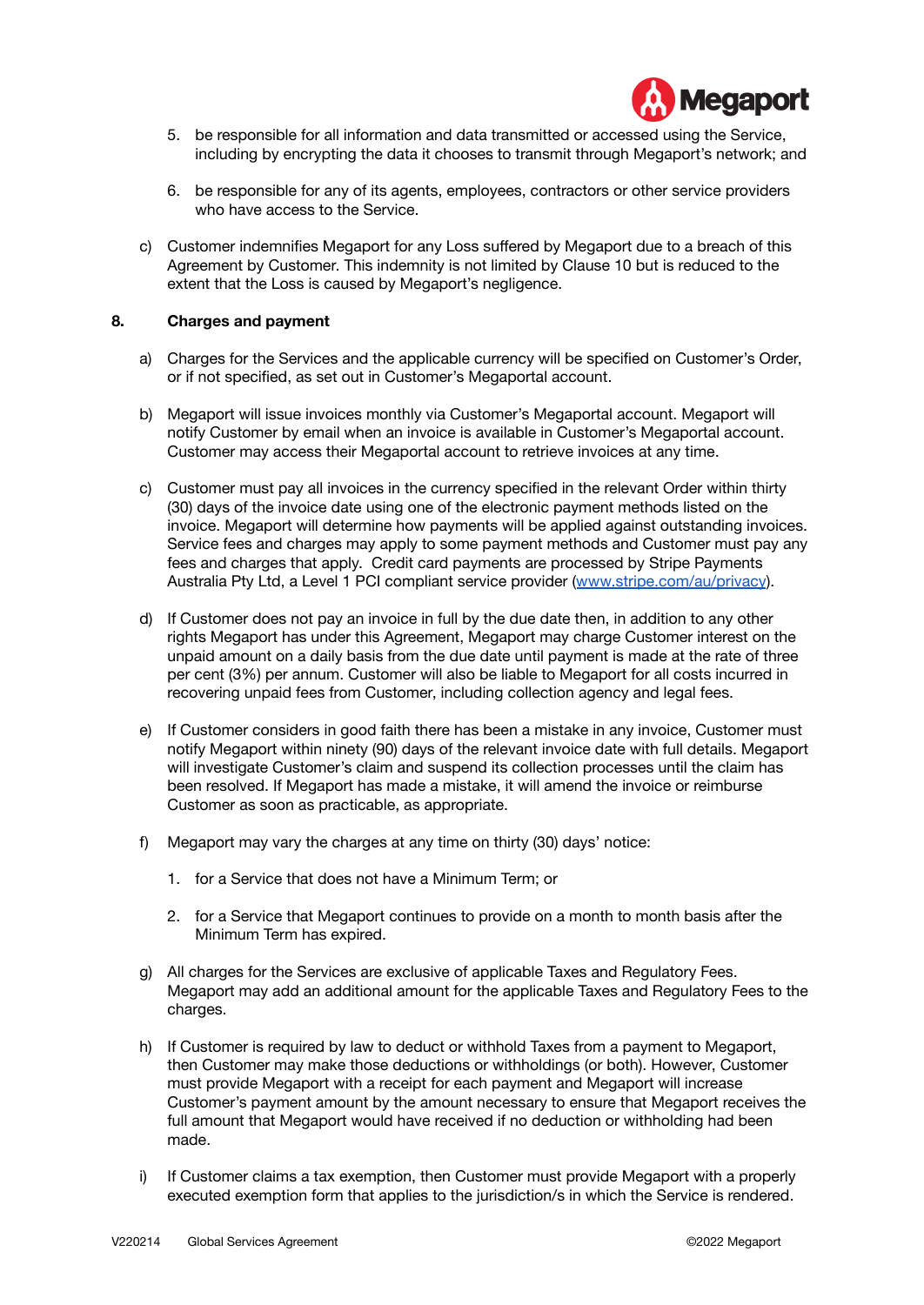

Once the exemption form is received and is deemed to be satisfactory evidence, Taxes will not be charged for the applicable Service.

### **9. Service Suspension**

- a) Subject to applicable laws, Megaport may temporarily suspend or restrict the Customer's (or any Customer Affiliate's) Services:
	- 1. if Customer, or a Customer Affiliate, fails to pay an invoice within thirty (30) days after receiving notice from Megaport that payment is overdue;
	- 2. on 5 days' written notice, if Customer or a Customer Affiliate fails to comply with the Acceptable Use Policy, provided that Megaport may immediately suspend Services without notice if Customer materially fails to comply with the Acceptable Use Policy;
	- 3. if Megaport believes it is necessary to do so to comply with any law or an order of any government or regulatory body;
	- 4. if Megaport believes it is necessary to do so to protect any person, equipment, network or to attend to any emergency; or
	- 5. on 14 days' notice, where there are technical problems with the Service or where Megaport is maintaining or maintenance is required, provided that Megaport may immediately suspend service without notice if emergency repairs are required.
- b) If Megaport suspends or restricts a Service, Megaport will only continue to charge Customer for the Service if the suspension or restriction is due to Customer's failure to comply with this Agreement or the Acceptable Use Policy.

# **10. Liability**

- a) To the extent permitted by law, each party excludes all statutory or implied conditions or warranties, including without limitation, any implied warranties or conditions of merchantability or fitness for a particular purpose.
- b) Megaport does not warrant that the Services will be continuous, error-free or secure. Megaport's liability for non-excludable conditions and warranties is limited (where it can be limited) to:
	- 1. supplying the Services again; or
	- 2. paying Customer the cost of having the Services supplied again.
- c) To the extent permitted by law, each party's total liability in respect of all claims in connection with this Agreement (whether in contract, negligence or any other tort, under any statute or otherwise) is limited to the sum of the charges paid or payable by Customer under this Agreement in the 12-month period preceding the date of the event that gave rise to the claim. This limitation of liability does not apply in respect of indemnity obligations or obligation to pay charges under this Agreement.
- d) Megaport indemnifies Reseller from any Loss suffered by Reseller arising from a claim brought by a third party that the use of the Services infringes their Intellectual Property.
- e) Neither party will be liable to the other (under the law of contract, tort, equity or otherwise) for: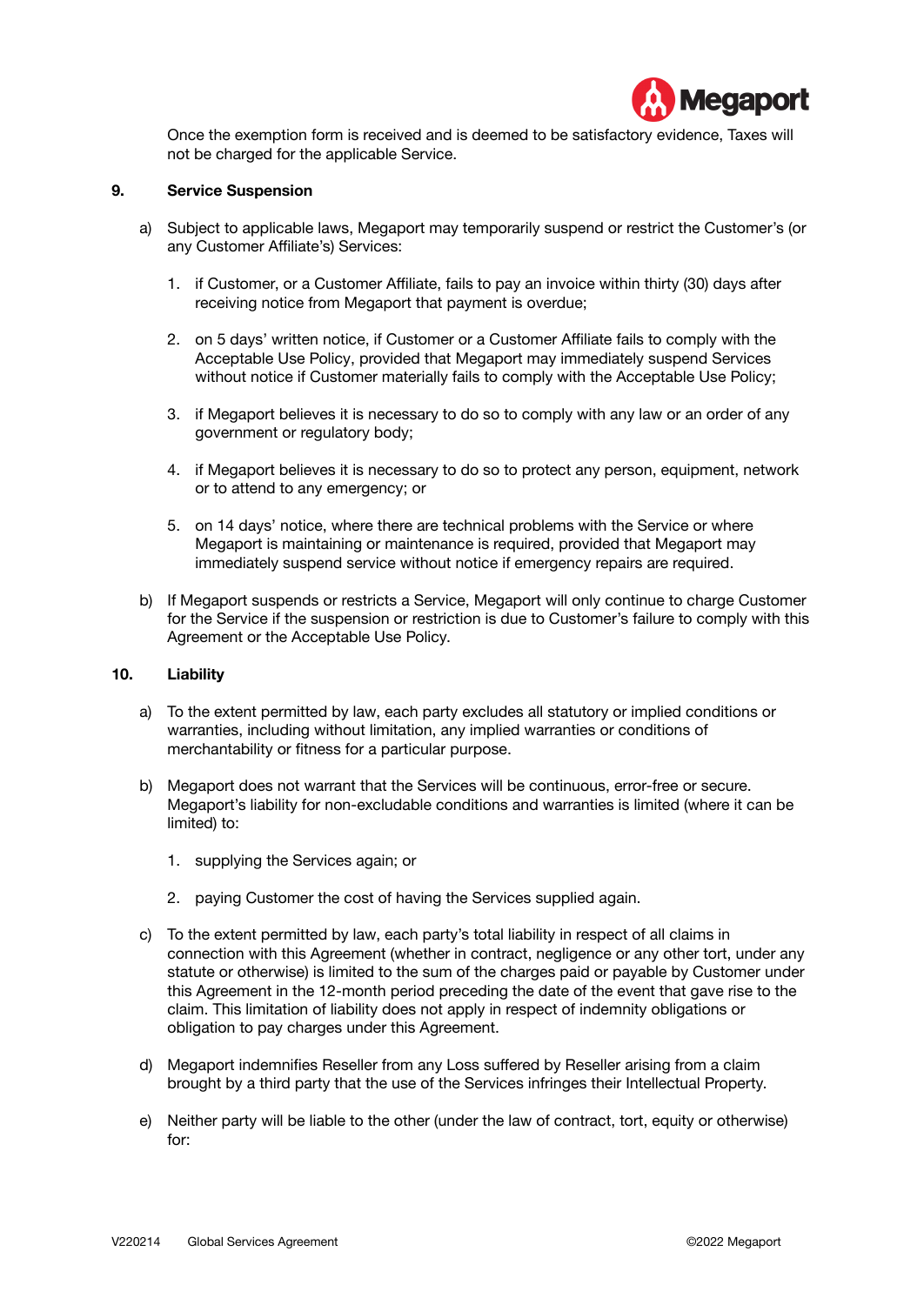

- 1. any damages of any kind arising out of or in connection with this Agreement that are indirect or consequential;
- 2. any loss or corruption of any data, interruption to business, loss of revenue, loss of sale, loss of profits, loss of business or any other economic loss or any loss of goodwill; or
- 3. any failure to perform this Agreement if that failure is caused by an event which is an Intervening Event.

# **11. Intellectual Property**

- a) This Agreement does not transfer any of Megaport's Intellectual Property to Customer, or any of Customer's Intellectual Property to Megaport.
- b) Megaport will own the Intellectual Property in any improvements or changes made by anyone to the Services and Customer must do all things reasonably within its power to assign to Megaport all Intellectual Property in such improvements or changes to Megaport.
- c) Customer consents to Megaport listing Customer as a customer on Megaport's websites and to otherwise referring to Customer as a customer in Megaport's advertising material and marketing collateral.

#### **12. Personal Information**

- a) As part of the registration process, or in connection with providing Services to Customer, Megaport may collect Personal Information about the Customer's employees and other representatives, such as their names, contact details and the communications between them in relation to this Agreement. Megaport does this in its capacity as 'independent controller' for purposes of managing its relationship with the Customer under this Agreement. Megaport shall collect, use, disclose and store such Personal Information in accordance with the Privacy Policy and applicable laws.
- b) Each party agrees to handle Personal Information obtained from the other party in accordance with their respective privacy policy and applicable privacy laws. Should personal information be subject to a Restricted Transfer, then the Model Clauses will be used as the relevant adequacy measure (and the controller-to-controller module is incorporated for the purposes of Restricted Transfer between the parties).
- c) The Services do not involve accessing Packet content. If Customer envisages that it may use the Services to transmit data relating to individuals, it should review and sign the [Megaport](https://www.megaport.com/wp-content/uploads/2021/05/Megaport_DPA.pdf) Services Data [Processing](https://www.megaport.com/wp-content/uploads/2021/05/Megaport_DPA.pdf) Addendum.

# **13. Confidential Information**

- a) Each party agrees in relation to the Confidential Information of the other party:
	- 1. to keep it confidential;
	- 2. to use it solely for the purposes performing its obligations and exercising its rights under this Agreement; and
	- 3. to disclose it only to those of its (and its Affiliates') directors, employees, agents and advisors who have a need to know (and only to the extent each has a need to know) and agree to keep it confidential.
- b) The obligations of confidentiality under 13(a) do not apply to Confidential Information, which is required by law, or the rules of any securities exchange to be disclosed.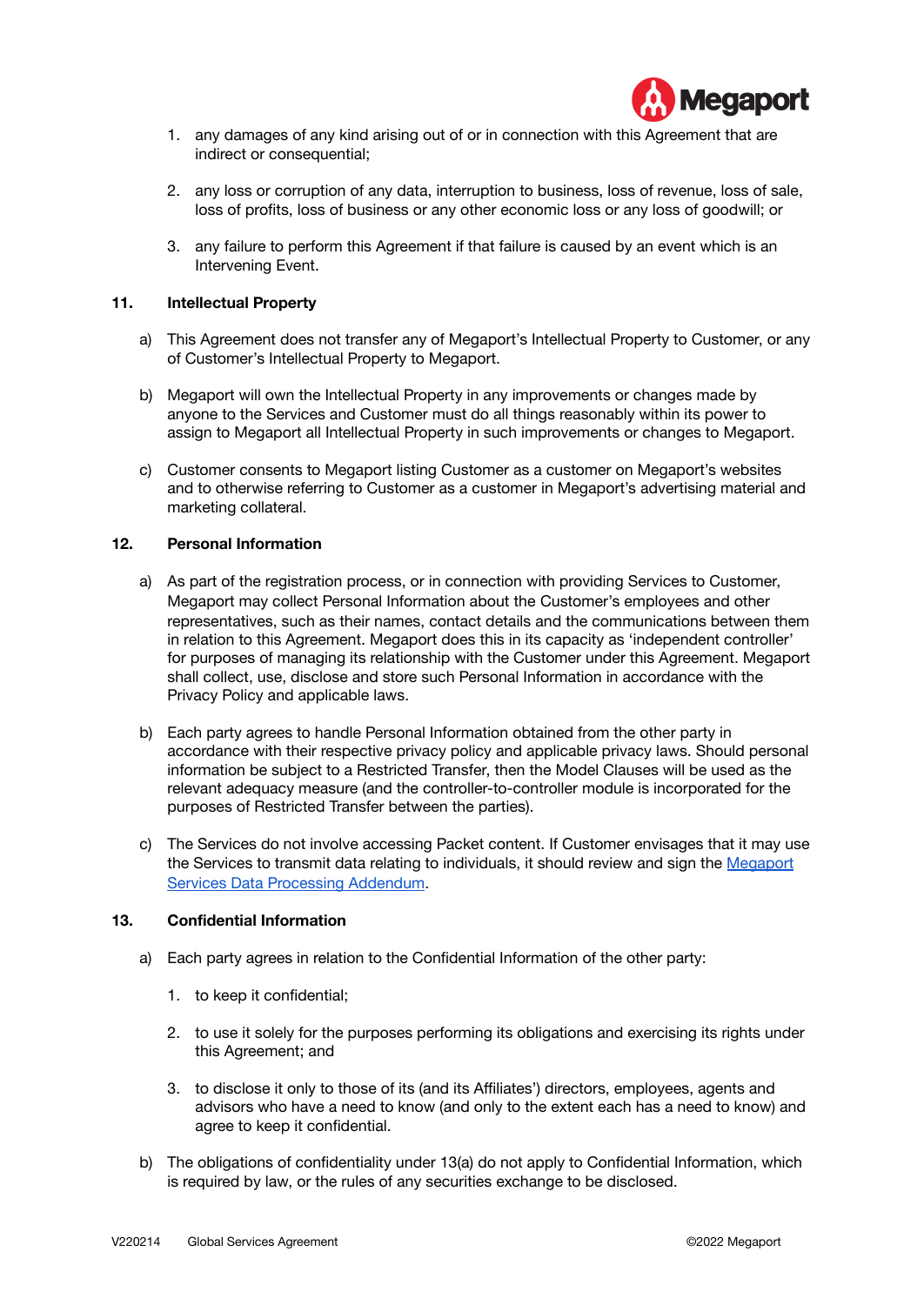

# **14. Term and termination**

- a) If a Minimum Term applies to a Service, it will be specified on the relevant Order. On the expiry of any Minimum Term, or if no Minimum Term is specified, the Service will continue until terminated by either party in accordance with this Agreement.
- b) If no Minimum Term applies to a Port, or it has expired, Customer may terminate that Port at any time on 30 days' notice, but must pay charges for the full Charging Period in which termination occurs (if applicable). If no Minimum Term applies to a Service other than a Port, or it has expired, Customer may terminate that Service at any time.
- c) Either party may terminate:
	- 1. a Service by written notice if the other party has breached a material term of this Agreement as it relates to that Service and has failed to remedy the breach within thirty (30) days of receipt of notice from the non-defaulting party requiring the breach to be remedied; or
	- 2. all Services immediately by notice in writing if the other party suffers an Insolvency Event.
- d) Megaport may terminate a Service on notice to Customer:
	- 1. if Megaport reasonably determines that Customer poses an unacceptable credit risk;
	- 2. if Megaport reasonably believes it needs to do so to comply with any law or any order or request of any government or regulatory body;
	- 3. if Megaport is unable to continue to supply a Service to Customer for any reason (including due to technical reasons or the termination of any agreement with its suppliers); or
	- 4. for any reason, by providing Customer with thirty (30) days' prior notice, if no Minimum Term applies to the Service or the Minimum Term has expired.
- e) If before the end of the Minimum Term and subject to clause 14(f), Customer terminates a Service other than under Clause 14(c) or Megaport terminates a Service under Clause 14(c) Customer must pay Megaport an Early Termination Fee (**ETF**), calculated as an amount equal to fifty percent (50%) of Customer's average monthly spend or monthly recurring charge (whichever is greater) on the terminated Service, multiplied by the number of months (or days part thereof) between the date of termination and the end of the Minimum Term.
- f) If before the end of the Minimum Term, Customer terminates a Service other than under Clause 14(c) but replaces it with another Service of equal or greater monthly recurring charge and term, there will be no ETF applied. Customer will have 120 days to replace the outgoing Service with the new Service, however, Customer must notify Megaport in writing of their intention to "port" the Service within 30 days of termination to be eligible for the ETF waiver. If Customer does not notify Megaport within 30 days of termination or the Service is not replaced within 120 days of termination the ETF will be charged. Customer must notify Megaport of the incoming Service that will be used for replacement as it relates to the terminated service to be eligible for the ETF waiver.
- g) Customer agrees that the Early Termination Fee is a reasonable estimate of Megaport's likely financial loss if any Service is terminated prior to the end of the Minimum Term.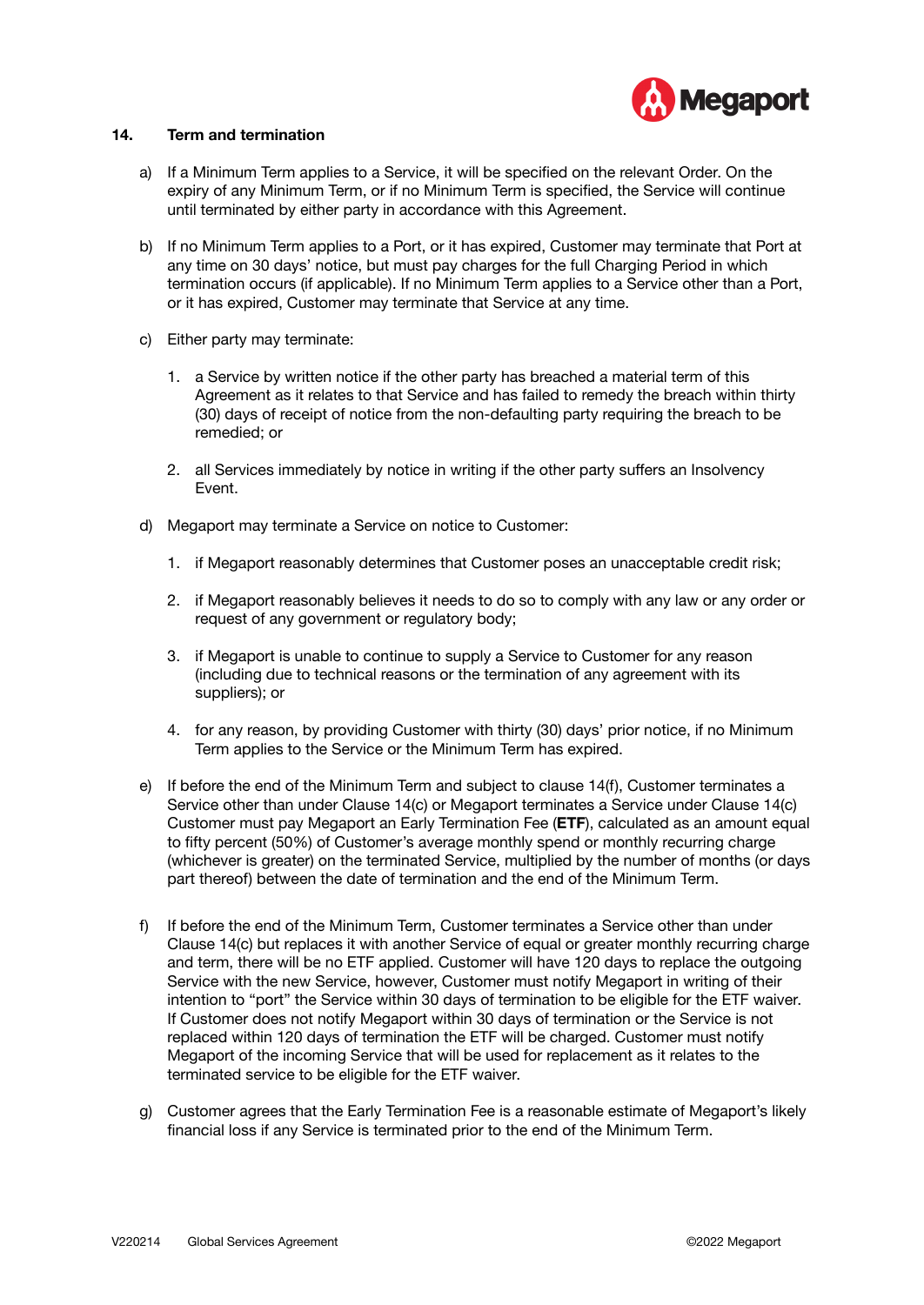

h) On termination of this Agreement, if Megaport issued one or more IP addresses to the Customer as part of a Service, Customer's right to use those IP addresses terminates upon termination of that Service.

# **15. Changes to this Agreement**

- a) Except for changes in charges (which are regulated by clause 8(f) above) and changes to the specific cookies used on the Megaport websites (which will be notified to Customer via the website at the time of any such change, giving Customer the opportunity to consent and/or adjust its cookie preferences), Megaport may change the terms of this Agreement at any time by giving Customer thirty (30) days' prior notice (**Notice Period**). Megaport may only make changes pursuant to this clause which in Megaport's reasonable opinion do not materially affect the legal position between the parties, for example to include a new country-specific Addendum or Service Schedule. If Customer does not agree with the change, Customer may terminate any affected Services by giving Megaport notice in writing prior to the expiry of the Notice Period. Any Service terminations must take effect within fourteen (14) days after the expiry of the Notice Period. If Customer takes no action during the Notice Period, Customer will be deemed to have accepted the changes.
- b) Megaport may modify the Megaport API, or may transition to a new API at any time but will use reasonable efforts to maintain backward compatibility where reasonably practicable. Megaport will notify Customer if a modification is likely to adversely affect Customer's ability to use the API.

# **16. Notices**

- a) Megaport may provide any notices under this Agreement by:
	- 1. posting a notice on Customer's Megaportal account; or
	- 2. sending an email to the email address associated with Customer's Megaportal account.
- b) Notices will take effect upon posting to Customer's Megaportal account or upon sending to Customer's email address. Customer is responsible for keeping its email address current.
- c) Customer may provide notice to terminate this Agreement via its Megaportal account or by email to notices@megaport.com.

# **17. General**

- a) Customer may not transfer its rights and responsibilities under this Agreement unless Megaport agrees in writing. Where Megaport reasonably considers there will be no adverse effect on Customer, Megaport may transfer its rights and responsibilities under this Agreement without Customer's consent and without notice.
- b) This Global Service Agreement (together with the Acceptable Use Policy) is part of the terms of any and all Orders. If there is any inconsistency between the documents that form this Agreement, the order of precedence is (i) the Service Schedule(s), (ii) the Order, (iii) the Acceptable Use Policy and then (iv) this Global Service Agreement.
- c) The terms applicable to an Order (which include this Global Services Agreement) are governed by the laws of the jurisdiction in which the Service is provided and if provided in more than one jurisdiction, where the relevant Service originates.
- d) Customer and Megaport agree to submit all questions in connection with the terms of an Order, (including issues arising from this Global Services Agreement) to the exclusive jurisdiction agreed in that Order (if any). If the parties do not agree on an exclusive jurisdiction in an Order, they submit to the non-exclusive jurisdiction of the courts of the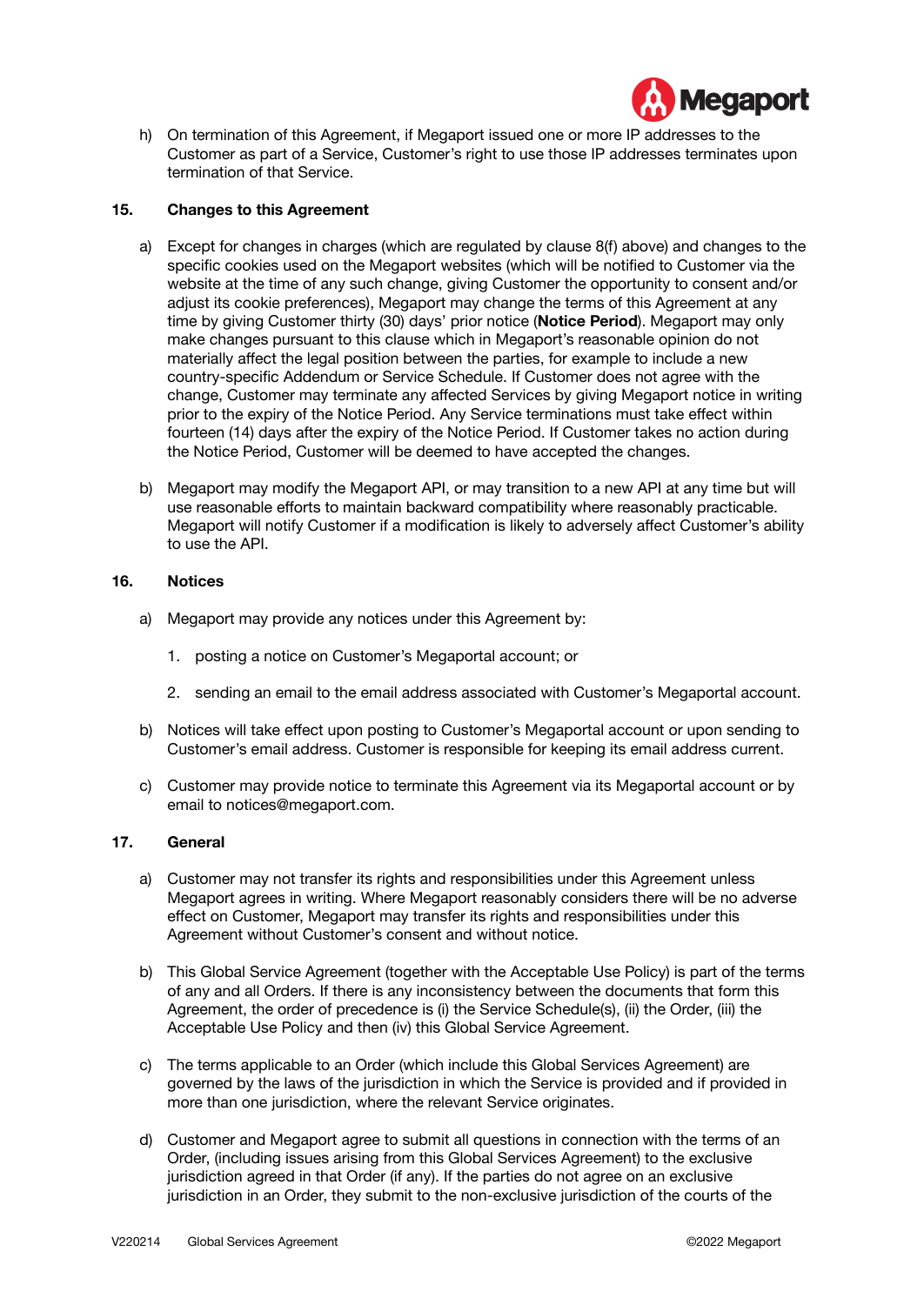

jurisdiction where the Service is provided, or if provided in more than one jurisdiction, where the Service originates, and to the non-exclusive jurisdiction of the courts of New York.

- e) Customer acknowledges that it has relied on its own judgment to evaluate the suitability of the Services for the purpose for which Customer requires them. Customer does not rely on any statement, representation or promise by Megaport that is not expressly set out in this Agreement.
- f) No failure, delay or indulgence by either party in exercising any power or right conferred by the Agreement on that party will operate as a waiver of that power or right.
- g) Megaport may have subcontractors or other agents meet any of its obligations under this Agreement but Megaport will remain liable to Customer for satisfying those obligations.
- h) If part of this Agreement is void, voidable, unenforceable or the invalid part severed, the remainder will not be affected.
- i) This Global Services Agreement and any other documents delivered or given under this Agreement, including notices, have been and will be in the English language only. Les parties aux presents confirment leur volonté que cette convention de même tous les documents, y compris tous avis, s'y rattachant, soient rédigés en anglais seulement.
- j) Subject to Clause 15, this Agreement may only be varied by agreement in writing signed by the parties.
- k) This Agreement contains the entire agreement between the parties about its subject matter and supersedes all prior representations and agreements.
- l) Nothing in this Agreement creates a relationship of employer and employee, principal and agent, partnership or joint venture between the parties.
- m) Each party will pay its own costs and expenses in respect of this Agreement and any agreement or document contemplated by or required to give effect to it.
- n) The parties confirm that it is their intention that this Agreement and any other documents delivered or given under this Agreement, including notices, have been and will be in the English language only. Les parties aux présents confirment leur volonté que cette convention de même tous les documents, y compris tous avis, s'y rattachant, soient rédigés en anglais seulement.
- o) The parties agree that this Agreement may be electronically signed. The parties agree that the electronic signatures appearing on this Agreement are the same as handwritten signatures for the purposes of validity, enforceability and admissibility.

# **18. Dictionary**

**Acceptable Use Policy** means Megaport's acceptable use policy for the Services, which is available at www.megaport.com/legal.

**Affiliate** in respect of an entity (the first entity), means another entity that Controls the first entity, that is Controlled by the first entity or that is under common Control with the first entity.

**API** means application programming interface.

### **Billing Commencement Date** means:

a) for a Port, the date that is 14 days after the date Megaport provisions the Service, or the date on which the Service goes Live, whichever occurs earlier. For the avoidance of doubt, a Port will go Live when the physical cross connect is completed; and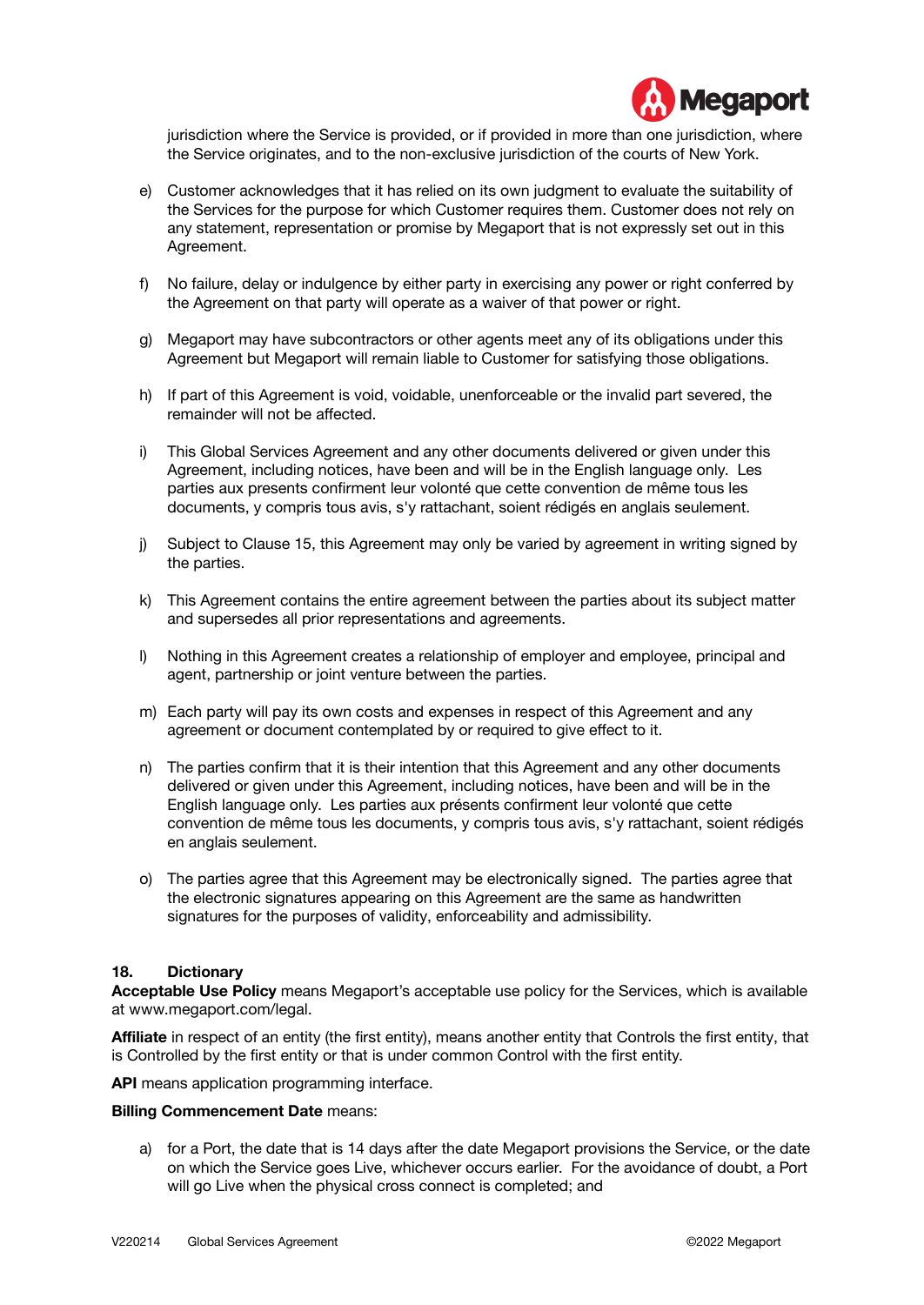

b) for any other Service, the date on which Megaport provisions the Service, or the Billing Commencement Date of the associated Port, whichever occurs later.

**Charging Period** means the charging period applicable to Customer's Service, as specified on the Order (and if not specified, a monthly Charging Period applies).

**Confidential Information** of a party (**Discloser**) means the following information, regardless of its form or whether the other party (**Recipient**) becomes aware of it before or after the date of this Agreement:

- a) all information treated by the Discloser as confidential, (including but not limited to information regarding strategy, information regarding personnel, and any Intellectual Property or industrial, marketing or commercial information relating to or developed in connection with or in support of the Discloser's business); and
- b) disclosed by the Discloser to the Recipient or of which the Recipient becomes aware;

except information:

- 1. the Recipient creates (whether alone or jointly with any third person) independently of the Discloser;
- 2. that is public knowledge (otherwise than as a result of a breach of confidentiality by the Recipient or any other person with an obligation to keep such information confidential); or
- 3. acquired from a third party entitled to disclose it.

**Control** of a party or entity means the direct or indirect ownership of more than fifty percent (50%) of the voting securities of the party or entity, or the power to direct the management of the party or entity, whether by operation of law, by contract or otherwise.

**Customer** means the entity entering into this Agreement, by accepting these terms and conditions at portal.megaport.com or by submitting an Order.

**Early Termination Fee** means the early termination charge calculated in accordance with Clause 14 (e).

**Insolvency Event** means where an administrator, liquidator, manager and receiver or any other administrator is appointed over the assets or the business of the entity, or the entity enters into any composition or arrangement with its creditors or the entity has any proceeding taken, with respect to it in any jurisdiction to which it is subject, or any event happens in such jurisdiction that has an effect equivalent or similar to any of the events referenced herein.

**Intellectual Property** means all industrial and intellectual property rights, including registered or unregistered trademarks, patents, copyright, rights in circuit layouts, trade secrets, confidential know-how and information and any application or right to apply for registration of any of those rights.

**Intervening Event** means an event or cause which is beyond the reasonable control of the person claiming that an intervening event has occurred including, without limitation, acts or omissions of third party network suppliers, fire, flood, earthquake, elements of nature or acts of God, acts of war, terrorism, riots, civil disorders, rebellions or revolutions, strikes or lockouts, or quarantine restriction.

**Loss** means all losses, damages, liabilities, claims, costs and expenses (including reasonable attorneys' fees).

**Megaportal** means Megaport's online customer service interface at portal.megaport.com.

**Megaport API** means the Megaport application programming interface known as the Megaport RestfulAPI.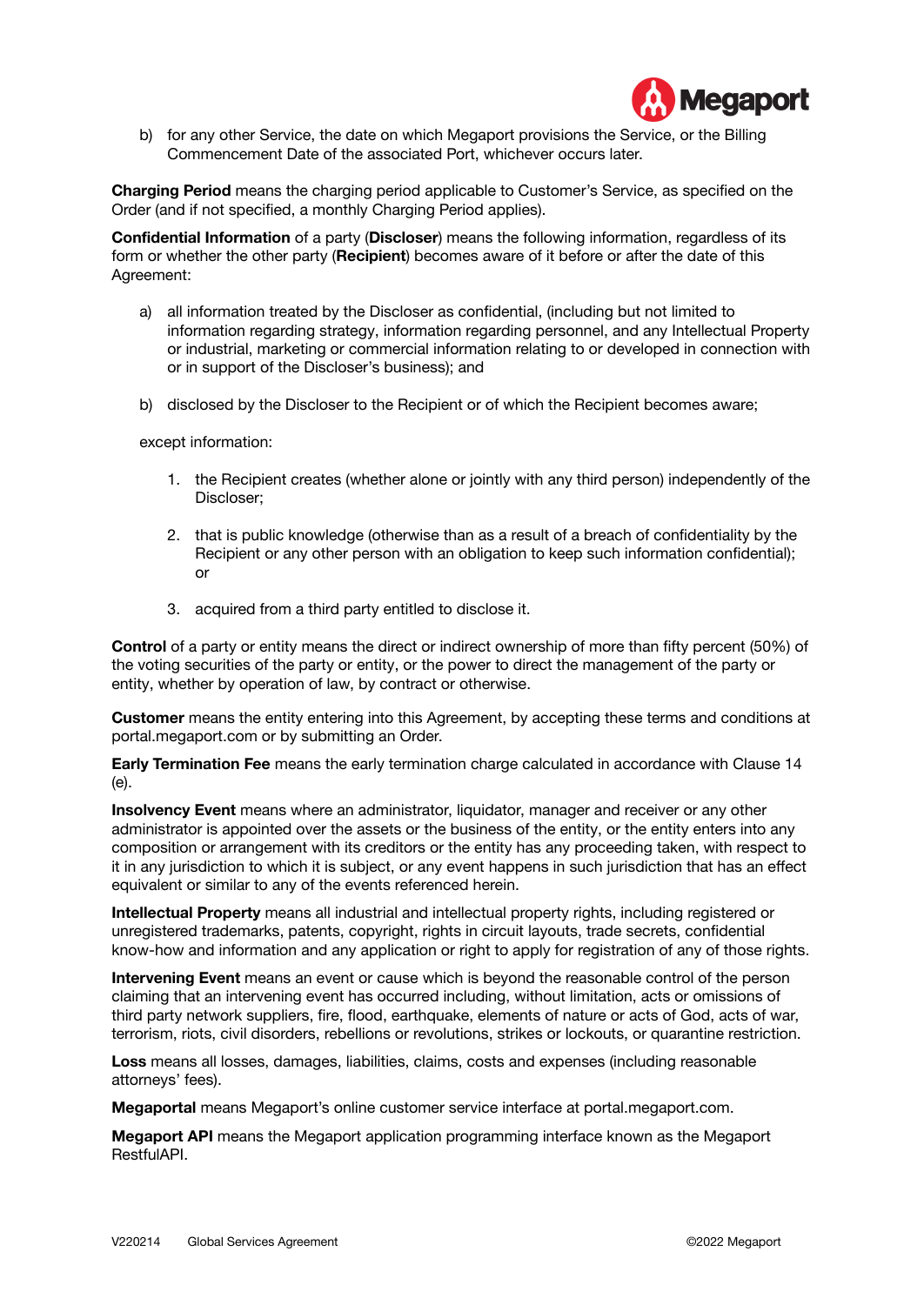

**Minimum Term** means the minimum contract term for which Customer acquires a Service, as set out in the relevant Order, and which commences on the Billing Commencement Date.

**Model Clauses** mean the standard contractual 'model clauses' approved by the European Commission (available at

[https://eur-lex.europa.eu/eli/dec\\_impl/2021/914/oj?uri=CELEX:32021D0914&locale=en](https://eur-lex.europa.eu/eli/dec_impl/2021/914/oj?uri=CELEX:32021D0914&locale=en), as amendable or replaced over time), except where such clauses are regarded as inadequate by applicable law, in which case it means the appropriate set of standard contractual clauses prescribed by that applicable law as an adequacy measure for Restricted Transfers.

**Order** means an order that sets out the Services that Customer requests Megaport to provide (whether in manual format or as submitted in the Megaportal or via the Megaport API).

**Personal Information** means any information (including, for example, name, date of birth, address) or an opinion, whether true or not, and whether recorded in a material form or not, about an identified individual, or an individual who is reasonably identifiable.

**Privacy Laws** means any laws and regulations governing the processing of Personal Information, including but not limited to the EU's General Data Protection Regulation 2016/679.

**Privacy Policy** means Megaport's privacy policy, a copy of which is available at [megaport.com/legal.](http://www.megaport.com/legal)

**Regulatory Fees** means fees charged to Megaport by any foreign or domestic government or governmental, semi-governmental, administrative, fiscal, regulatory or judicial body, department, commission, authority, tribunal, agency or entity.

**Restricted Transfer** means any transfer of Personal Information to, or access of Personal Information from, a country which applicable Privacy Law regards as not being adequately safe for that Personal Information and in respect of which such Privacy Law requires adequacy measures to be implemented.

**Service** means the data transmission-related service(s) (or NaaS) ordered by Customer and which Megaport agrees to provide to Customer under an Order including any Services which Customer self-provisions or which Customer uses via the Megaport API.

**Service Schedule** means a schedule attached to this Agreement that sets out Service specific information, terms and service levels (if any) applicable to the supply of a Service under this Agreement.

**Taxes** means all applicable VAT, GST, consumption tax, use, excise, access, bypass, franchise, regulatory or other similar taxes, fees, charges or surcharges that are imposed on or based on the provision, sale or use of the Services but excluding taxes based on its net income.

#### **19. Interpretation**

In this Agreement, the following rules apply unless the context requires otherwise:

- a) headings are for convenience only and don't affect interpretation;
- b) the singular includes the plural and conversely;
- c) a gender includes all genders:
- d) if a word or phrase is defined, its other grammatical forms have a corresponding meaning;
- e) a reference to a person, corporation, trust, partnership, unincorporated body or other entity includes any of them;
- f) a reference to a clause or schedule is a reference to a clause of, or a schedule to, this Agreement;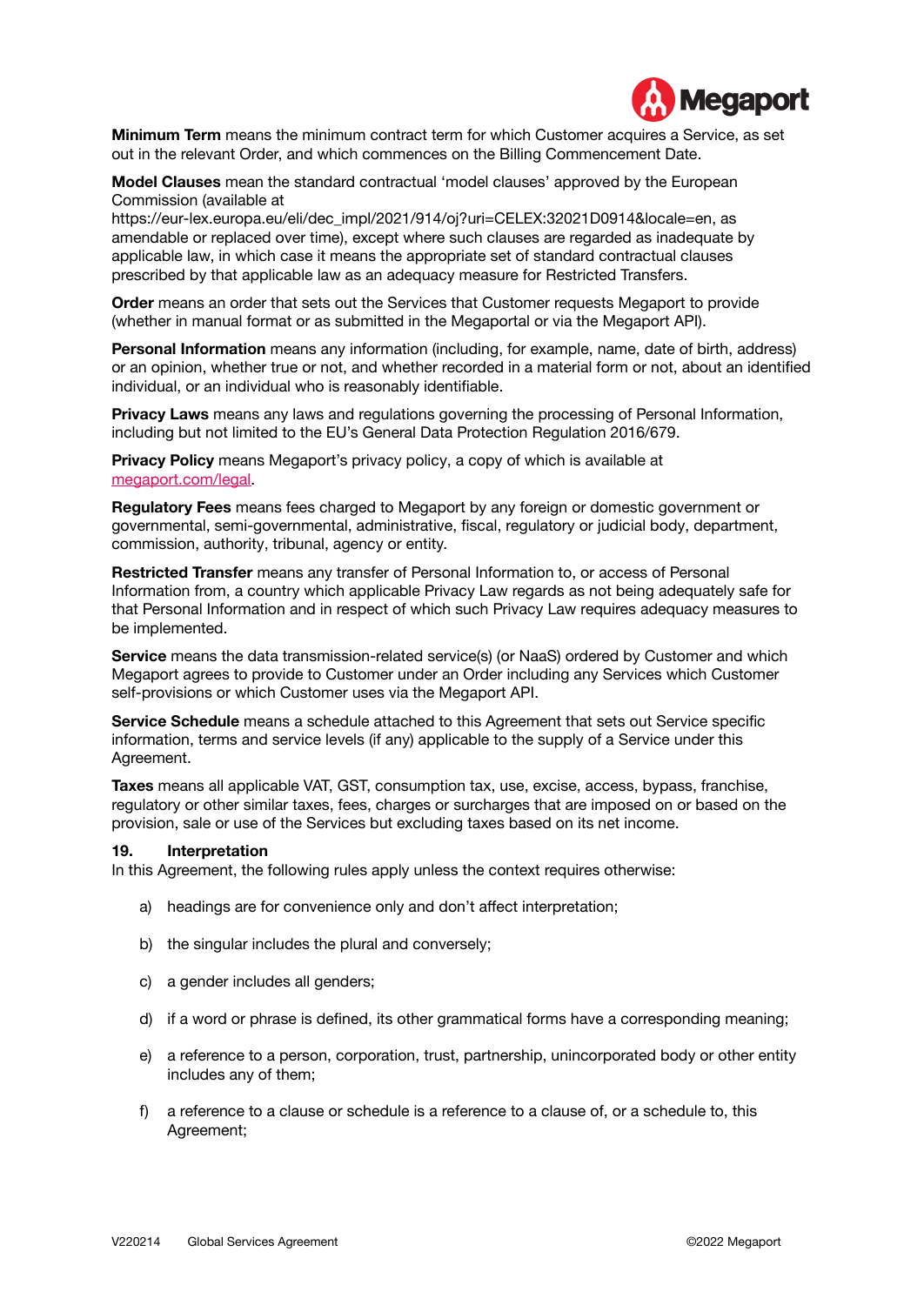

- g) a reference to an agreement or document (including a reference to this Agreement) is to the agreement or document as amended, varied, supplemented, novated or replaced, except to the extent prohibited by this Agreement or that other agreement or document;
- h) a reference to legislation or to a provision of legislation includes a modification or re-enactment of it, a legislative provision substituted for it and a regulation or statutory instrument issued under it;
- i) a reference to dollars and \$ is a reference to the currency specified in the relevant Order; and
- j) the meaning of general words is not limited by specific examples introduced by "including", "for example" or similar expressions.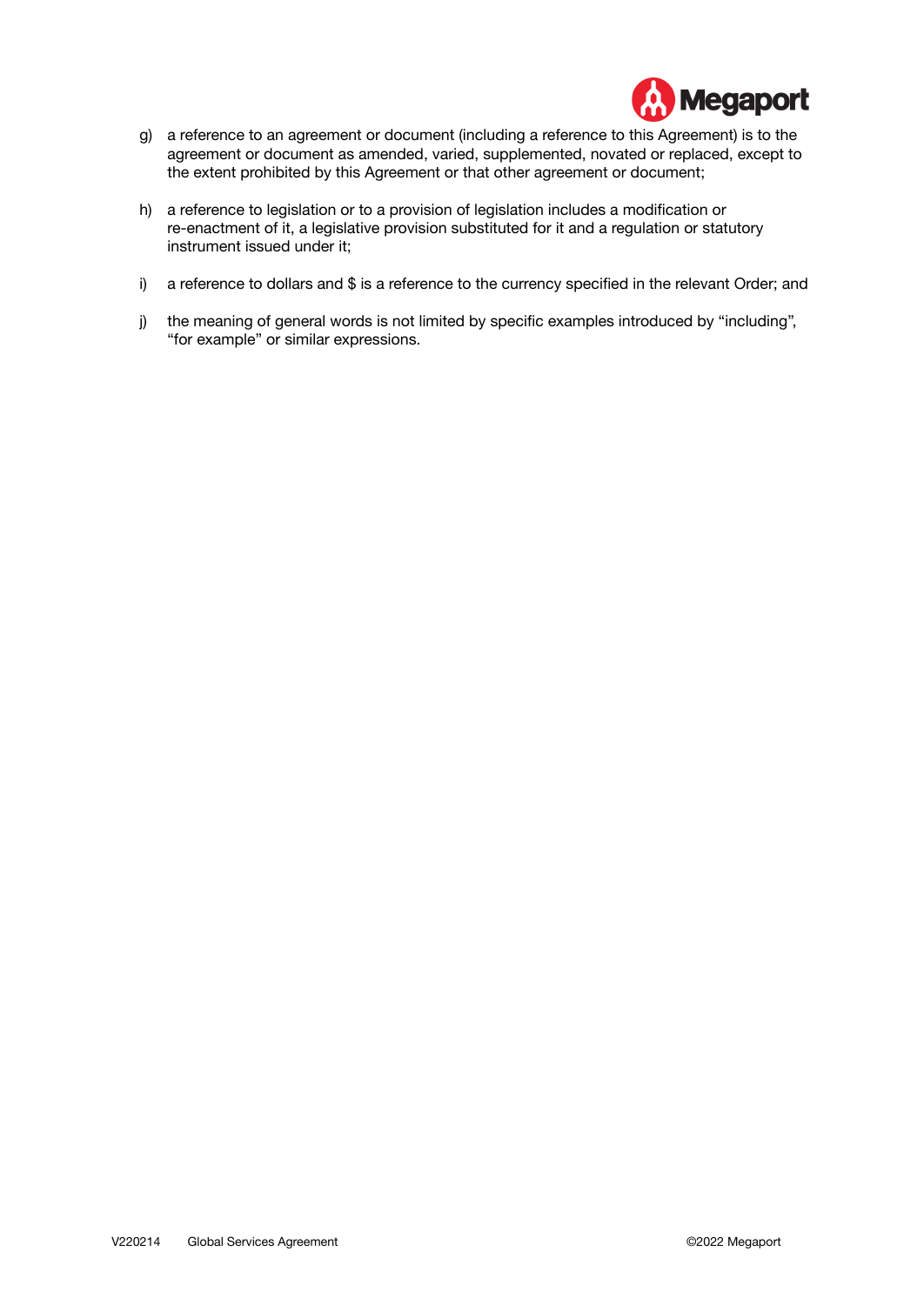

# **Addendum**

The Global Reseller Agreement is amended to give effect to the terms set out below for all Services provided in the relevant jurisdiction and under an Order governed by the law of that jurisdiction. In the event of an inconsistency or a conflict between the terms of this Addendum and the Global Reseller Agreement, the terms of this Addendum prevail.

# **Singapore**

#### **Charges and Payment**

If Customer has paid an amount on an invoice that Customer later wishes to dispute, Customer must notify Megaport within one (1) year after the relevant invoice date. Megaport will conduct an objective and complete review of Customer's claim and provide a written response within thirty (30) days.

#### **End User Service Information**

- a) Megaport may obtain information from Customer as a result of Customer's use of the Services (**Customer Information**). Customer consents to the use of Customer Information by Megaport or any third party who provides services to Megaport in connection with the Services for the purposes of administering, billing, providing and provisioning any Service, market research, marketing and promotional activities, network and service enhancement, security and risk management and to respond to any emergency which threatens any life or property.
- b) Customer may give its consent to the use of Customer Information for other purposes, or withdraw its consent at any time without charge, by giving Megaport written notice in accordance with this Agreement.

#### **Disputes**

All disputes shall be finally resolved in the following manner:

- a) by referring the dispute to the Small Claims Tribunal, if the dispute falls within the jurisdiction of that tribunal;
- b) if the parties agree, by jointly referring the Dispute to arbitration in Singapore in accordance with the Arbitration Rules of the Singapore Arbitration Centre for the time being in force; or
- c) by referring the Dispute to any court of competent jurisdiction and for this purpose, the parties agree to submit to the jurisdiction of the Courts of the Republic of Singapore.

# **Germany**

# **Credit and Security**

Clause 5(a), sentence 2 is replaced by the following: Megaport may transfer information on outstanding claims to credit reporting agencies according to §28a Federal Data Protection Act (*Bundesdatenschutzgesetz*, BDSG).

#### **Services**

Clause 6(b) is amended by inserting the following sentence at the end of the clause: To the extent, however, that the failure to Clause 6(c) is replaced by the following: Megaport may replace or modify an existing Service at any time provided that the replacement or modification does not result in a material change of the content, quantity or quality of the service or would otherwise be unacceptable to a reasonable customer. Megaport may replace or modify an existing Service in all other cases, if it is required by law to do so or if it is necessary to enable or facilitate (i) an upgrade to networks or services in line with technical progress; or (ii) the interfacing of networks. In these circumstances, Megaport will provide at least six weeks' prior notice in text form of the change and Customer may terminate the affected Service within six weeks of receipt of such notice, with effect on the effective date of the change. For the avoidance of doubt, Clause 14 remains unaffected.

#### **Charges and Payment**

Clause 8(d) is replaced by the following: If Customer does not pay an invoice in full by the due date, Megaport may charge Customer a default fee ("Verzugszinsen") on the unpaid amount on a daily basis from the due date until payment is made at the rate of nine per cent (9%) above the base rate of the European Central Bank. For the avoidance of doubt, any other rights that Megaport may have with respect to such default under this agreement or by law remain unaffected.

Clause 8(f) is amended by the following: Megaport will provide Customer with at least six weeks' prior written notice of any increase to the charges as permitted above. Customer may terminate any affected Service within six weeks of receipt of such notice, with effect on the effective date of the increase.

# **Liability**

Clause 10 is replaced by the following:

- a) Megaport is liable for acts committed with intent or negligence resulting in injury to life, body or health without limitation. In the event of other damages, Megaport is liable if the damage results from an act committed with intent or gross negligence.
- b) Megaport is liable for damages arising from any intentional or negligent breach of essential contractual duties. An essential duty of contract is a duty (i) the fulfilment of which is essential to the proper execution of the contract; (ii) the non-execution of which endangers the purpose of the contract; and (iii) the execution of which the customer may trust. In such cases liability is limited to typically foreseeable damage.
- c) Megaport is liable for any claims (i) under the German Product Liability Act (Produkthaftungsgesetz); (ii) based on fraudulently concealed (arglistig verschwiegen) defects; or (iii) arising from any warranty that Megaport has granted.
- d) The liability of Megaport for all other damages is excluded.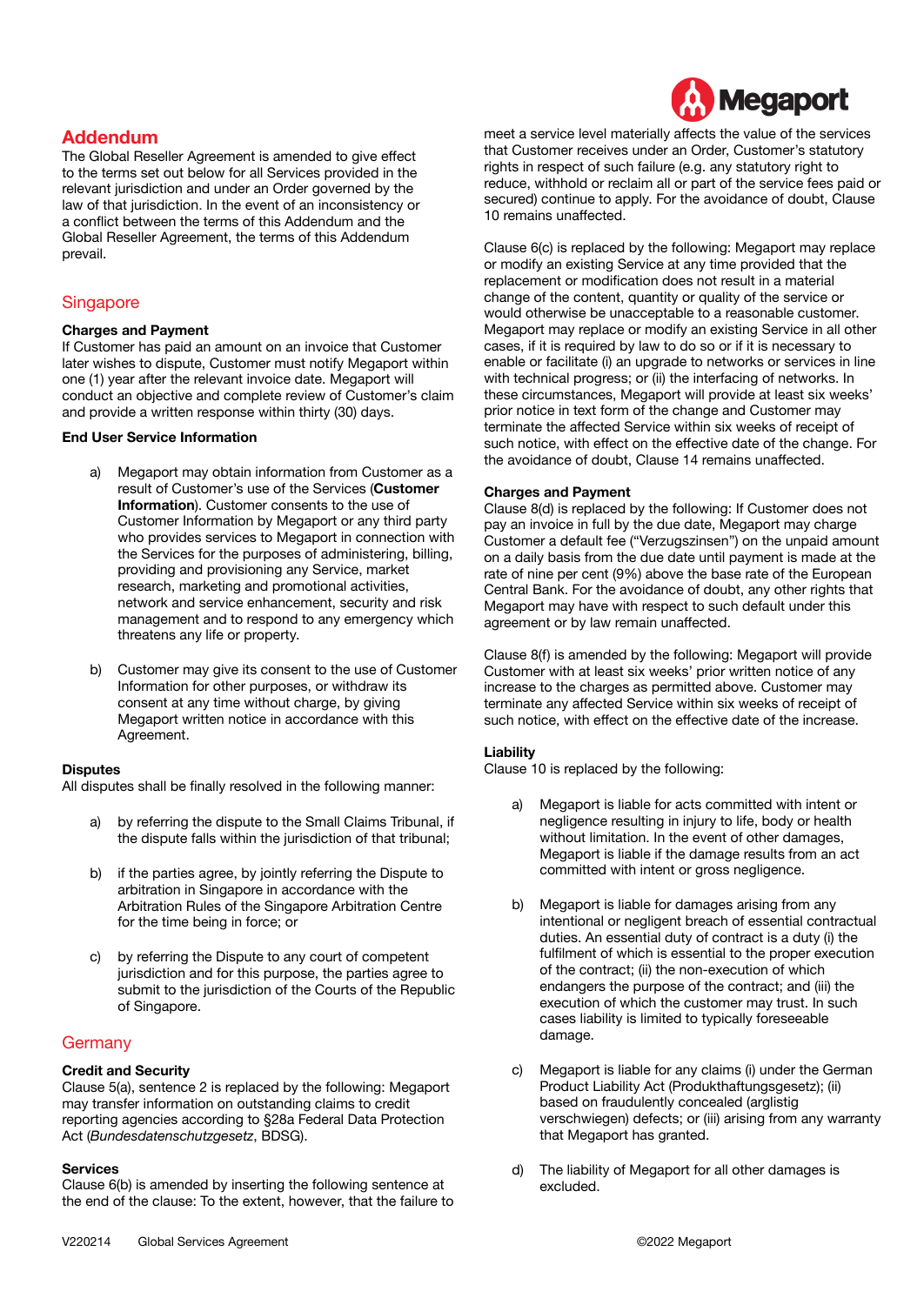e) § 44a Telecommunication Act (Telekommunikationsgesetz, TKG) remains unaffected.

#### **Changes to this Agreement**

Clause 15(a) is replaced by the following: Megaport may change the terms of this Agreement (other than the charges) at any time by giving Customer six weeks' prior notice in text form (Notice Period), including (but not limited to) cases in which Megaport is required by law or by public authorities to change the terms of this Agreement. If Customer does not agree with the change, Customer may contradict the change by giving Megaport notice in text form prior to the expiry of the Notice Period. If Customer provides such notice, the terms of this Agreement remain in force (to the extent they are enforceable) and Megaport may terminate the affected Service within fourteen (14) days after the expiry of the Notice Period. If Customer takes no action during the Notice Period and continues to receive the Service, Customer will be deemed to have accepted the changes.

# United Arab Emirates

#### **Introduction**

The Global Service Agreement is amended to give effect to the terms set out below for all Services that are connected to a data centre located in the United Arab Emirates (**UAE**), being "UAE-ended services".

#### **Supply**

Customer acknowledges and agrees that all UAE-ended services are supplied outside the UAE between entities that are not UAE entities. Megaport is not supplying, and has no obligation to supply, any local telecommunications service in the UAE. To the extent that Customer wishes a UAE subsidiary to benefit from the Services, Customer is responsible for arranging any internal supply of the Services to that subsidiary. Customer is responsible for arranging to acquire any local cross-connection services required in the data centre located in the UAE from a local UAE entity.

#### **No redundancy**

All connections associated with this location are single path, therefore no redundancy is currently provided.

# France

#### **Introduction**

The Global Service Agreement is amended as set out below. Changes made to clause 8(d), 11(b) and 14(c)(2) apply where the Services are provided in France, regardless of the law governing the Order (which may be governed by French law or foreign law).

New clause 10(d) apply where an Order is governed by French law pursuant to clause 17(c) of the Global Services Agreement. In the event of an inconsistency or a conflict between the terms of this Addendum and the Global Services Agreement, the terms of this Addendum prevail.

#### **Charges and Payment**

Clause 8(d) is replaced by the following:

If Customer does not pay an invoice in full by the due date then, in addition to any other rights Megaport has under this Agreement, Megaport may charge Customer default interest on the unpaid amount on a daily basis from the due date until payment is made at the annual interest rate applied by the



European Central Bank to its most recent main refinancing operation carried out before the first calendar day of the half year in question (the reference rate), plus ten (10) percentage point. Standard administrative costs (€40 at 1st January 2019) to recover unpaid amounts may be added to this default interest.

#### **Liability**

A new clause 10(f) is added after clause 10(e) of the Global Services Agreement:

10(f) Notwithstanding any other terms and provisions of this Agreement, neither party may limit its liability in respect of any damage caused by physical injury (dommage corporel), wilful misconduct (dol) or gross negligence (faute lourde).

#### **Intellectual Property**

Clause 11(b) is replaced by the following:

If any improvements or changes are made by anyone to the Services during the time Megaport is providing the Services, Megaport will own the Intellectual Property in those improvements or changes and Customer must do all things reasonably within its power to assign to Megaport all Intellectual Property in such improvements or changes. In particular, Customer assigns all its Intellectual Property to Megaport on any improvements or changes to the Services made by Customer, including without limitation the following rights:

- a) the right to reproduce in full on any medium any such improvements or changes;
- b) the right to adapt, correct, enhance, maintain, decompile, modify, assemble, transcribe, arrange and translate any such improvements or changes;
- c) the right to distribute any such improvements or changes in any manner whatsoever, by any processes hitherto known or unknown, in particular by any current or future telecoms networks such as internet, by any means of broadcast as well as by any means of telecommunications;
- d) the right to market any such improvements or changes, including rental and lending free of charge or for a fee;
- e) the right to use and exploit any such improvements or changes for personal use or for the benefit of third parties, for a fee or free of charge.

This assignment of Intellectual Property is valid for the entire world, and for the duration of the legal protection of the Intellectual Property for the benefit of their authors, heirs or beneficiaries or representatives according to the terms of any French and foreign legislation and international conventions relating to Intellectual Property currently or subsequently in force, including any extensions that may be made to the term of such protection.

#### **Termination**

Clause 14.(c)(2) is replaced by the following:

All Services immediately by notice in writing if the other party suffers an Insolvency Event, subject to mandatory applicable laws on insolvency proceedings which may prevent either party from terminating the Services in such a case.

# Austria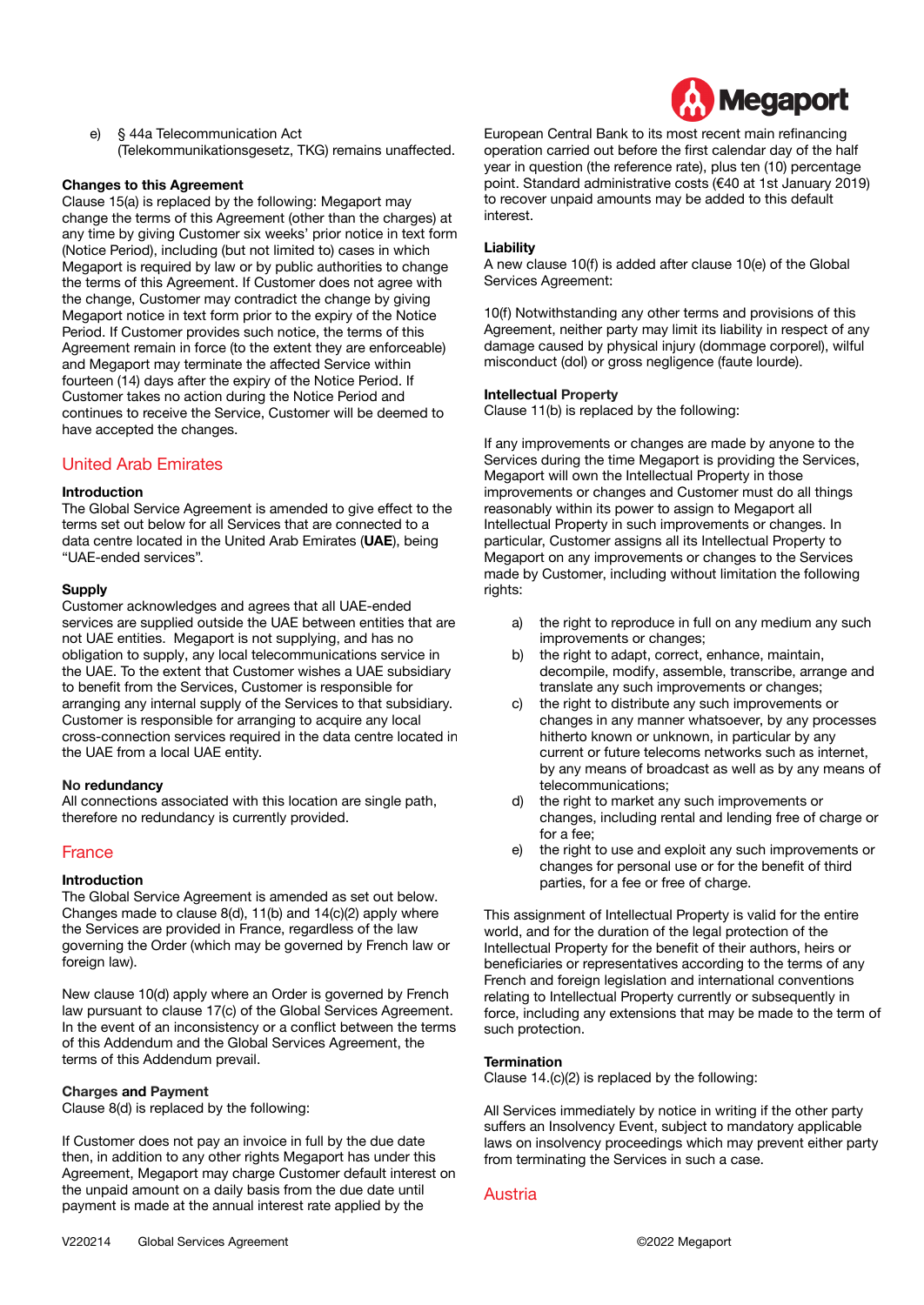

#### **Services**

Clause 6(c) is replaced by the following: Megaport may replace or modify an existing Service in accordance with the following provisions: The essential information about the modifications that are not exclusively favourable shall be communicated by Megaport in written form at least one month before the modifications take effect (the full text of the modifications shall be made available upon request); together therewith Megaport shall give the information about the entitlement to terminate the contract until that time free of charge. However, modifications which become necessary solely as a result of an ordinance issued by the regulatory authority and which are not exclusively favourable do not entitle to such termination.

#### **Charges and Payment**

Clause 8(d) is replaced by the following: If Customer does not pay an invoice in full by the due date, Megaport may charge Customer a default fee ("Verzugszinsen") on the unpaid amount from the due date until payment is made at the rate of nine point two (9.2) percentage points above the base rate of the Austrian National Bank. For the avoidance of doubt, any other rights that Megaport may have with respect to such default under this agreement or by law remain unaffected.

Clause 8(f) is replaced by the following: Megaport may vary the charges in accordance with the following provisions: The essential information about the variations that are not exclusively favourable shall be communicated by Megaport in written form at least one month before the variations take effect (the full text of the variations shall be made available upon request); together therewith Megaport shall give the information about the entitlement to terminate the contract until that time free of charge. However, variations which become necessary solely as a result of an ordinance issued by the regulatory authority and which are not exclusively favourable do not entitle to such termination.

#### **Liability**

Clause 10 is replaced by the following:

- a) Megaport is liable for acts committed with intent or negligence resulting in injury to life, body or health without limitation. In the event of other damages, Megaport is liable if the damage results from an act committed with intent or gross negligence.
- b) Megaport is liable for any claims (i) under the Austrian Product Liability Act (Produkthaftungsgesetz); or (ii) arising from any warranty that Megaport has granted.
- c) The liability of Megaport for all other damages is excluded.

#### **Changes to this Agreement**

Clause 15(a) is replaced by the following: Megaport may change the terms of this Agreement (other than the charges and Services) at any time by giving Customer one month's prior notice in text form (Notice Period), including (but not limited to) cases in which Megaport is required by law or by public authorities to change the terms of this Agreement. If Customer does not agree with the change, Customer may contradict the change by giving Megaport notice in text form prior to the expiry of the Notice Period. If Customer provides such notice, the terms of this Agreement remain in force (to the extent they are enforceable) and Megaport may terminate the affected Service within fourteen (14) days after the expiry of the Notice

Period. If Customer takes no action during the Notice Period and continues to receive the Service, Customer will be deemed to have accepted the changes.

#### **Dispute Settlement Proceedings**

Clause 17(d) is amended by inserting the following at the end of the clause: Irrespective of the jurisdiction of the courts of law, users, operators of communications networks or services and interest groups may submit cases of dispute or complaint to the regulatory authority, in particular (i) in relation to the quality of the service and payment disputes which have not been settled satisfactorily, or (ii) about an alleged violation of the Austrian Telecommunications Act. Megaport shall be obliged to take part in such proceedings and answer all inquiries necessary to assess the situation as well as provide the necessary documents. The regulatory authority shall negotiate an amicable solution or communicate its opinion on the case in question to the parties.

#### **General Information**

The following Clause 17(p) is added: Pursuant to Art. 25 Par. 4 of the Austrian Telecommunications Act, reference is made to the existence of the single European emergency number 112. Local emergency services (police, rescue services, fire brigades) can be reached free of charge in all member states of the European Union via this number.

The following Clause 17(q) is added: Megaport shall ensure that the security and integrity of the network comply with the respective state of the art and the respective statutory provisions and has taken all necessary technical and organisational measures, in particular through its business continuity management, which is intended to counteract interruptions to business activities and critical business processes, to minimize the effects of extensive disruptions and catastrophes on information and communications technology systems and to ensure that they are put back into operation as quickly as possible. This includes both preventive and reactive measures. In the event of a breach of security and/or integrity of the network, Megaport will immediately inform the competent regulatory authority and, if necessary, the public, depending on the severity of the breach.

#### Belgium

# **Services**

Clause 6 (b) is replaced by the following:

Megaport will use its reasonable endeavours to provide Services in accordance with service levels set out in the Service Schedule. If Megaport fails to meet a service level, Customer's remedy (if any) will be set out in the Service Schedule, and this will be Customer's sole and exclusive remedy in relation to that failure. To the extent, however, that the failure to meet a service level materially affects the value of the Services, Customer's statutory rights in respect of such failure (e.g. any statutory right to reduce, withhold or reclaim all or part of the service fees paid or secured) continue to apply. For the avoidance of doubt, Clause 10 remains unaffected.

Clause 6 (c) is replaced by the following:

Megaport may replace or modify an existing Service at any time provided that the replacement or modification does not result in a material change of the content, quantity or quality of the Service or would otherwise be unacceptable to a reasonable customer. Megaport may replace or modify an existing Service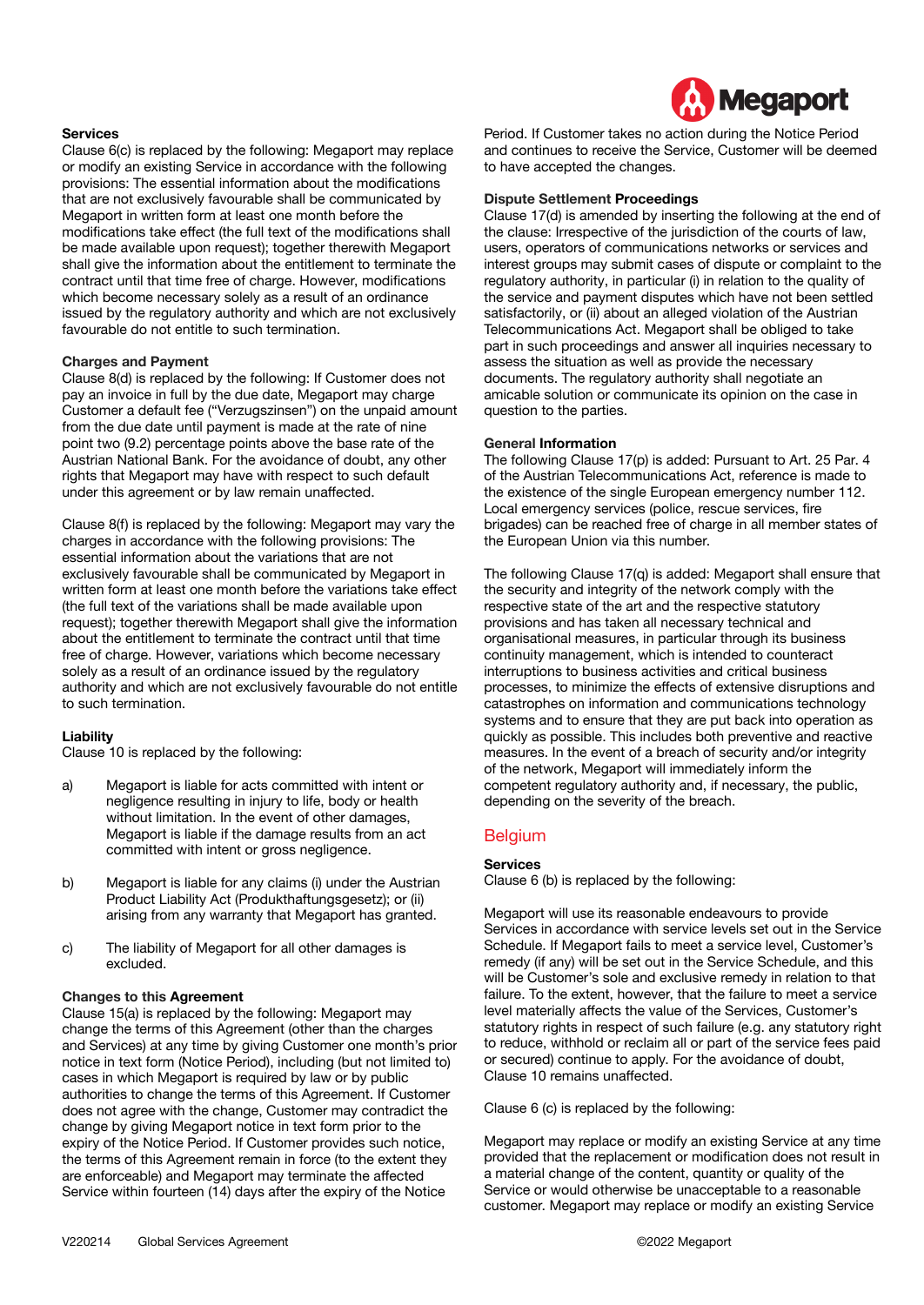

in all other cases, if it is required by law to do so or if it is necessary to enable or facilitate (i) an upgrade to networks or services in line with technical progress; or (ii) the interfacing of networks. In these circumstances, Megaport will provide at least fourteen (14) days' prior notice in text form of the change and Customer may terminate the affected Service within fourteen (14) days of receipt of such notice, with effect on the effective date of the change. For the avoidance of doubt, Clause 14 remains unaffected.

Clause 6 (e) is replaced by the following:

Subject to clause 6(f), Megaport may intercept limited data such as packet header information that is transmitted using the Service when such acts are performed for the sole purpose of verifying the proper functioning of the network and ensuring the proper execution of the electronic communications service. Such data may only be intercepted by authorised Megaport personnel and will only be kept for as long as is required to complete the tasks referred to above.

#### **Charges and payment**

Clause 8(d) is replaced by the following:

If Customer does not pay an invoice in full by the due date then, in addition to any other rights Megaport has under this Agreement, Megaport may, without the need for a prior notice to Customer, charge Customer a default fee on the unpaid amount on a daily basis from the due date until payment is made at the rate of three per cent (3%) per annum above the base rate of the European Central Bank.

Clause 8(f) is completed with the following sentence:

Customer may terminate any affected Service within thirty (30) days of receipt of such notice, with effect on the effective date of the increase.

#### **Liability**

Clause 10 (c) is replaced by the following:

Neither party will be liable to the other (under the law of contract, tort, equity or otherwise) for:

- 1. any damages of any kind arising out of or in connection with this Agreement that are indirect or consequential, including but not limited to any loss or corruption of any data, interruption to business, loss of revenue, loss of sale, loss of profits, loss of business or any other economic loss or any loss of goodwill; or
- 2. any failure to perform this Agreement if that failure is caused by an event which is an Intervening Event.

Clause 10 is further completed with the following:

d) The exclusions of liability and the limitations of liability set out in this Clause 10 under a), b) and c) shall not apply to any liability arising out of (i) intentional acts (*opzettelijke fout / faute intentionelle*), (ii) fraud (*bedrog / dol*), (iii) gross negligence (*zware fout / faute grave*) by a party or its agents (*aangestelden / préposées*) and any liability arising out of non-performance by a party of its essential obligations under this Agreement.

#### **Term and termination**

Clause 14 (e) is replaced by the following:

If before the end of the Minimum Term and subject to clause 14(f), Customer terminates a Service other than under Clause 14(c) or Megaport terminates a Service under Clause 14c), Customer must pay Megaport an Early Termination Fee (**ETF**), calculated as an amount equal to fifty percent (50%) of Customer's average monthly spend or monthly recurring charge (whichever is greater) on the terminated Service, multiplied by the number of months (or part thereof) between the date of termination and the end of the Minimum Term.

# Poland

#### **The contents of Section 4 'Affiliates' is replaced by the following:**

- a) Customer and its Affiliates may order Services from Megaport in various countries by submitting an Order. Each Order will form a separate agreement entered into by the Customer or an Affiliate to purchase the relevant Services, incorporating the terms of this Global Services Agreement, the Service Schedule(s) and the Acceptable Use Policy. Customer will be the customer of record for all Services provided under this Agreement notwithstanding that the Order may be submitted by a Customer Affiliate or that the invoices for a Service may be sent to a Customer Affiliate. If Megaport (or a Megaport Affiliate) accepts an Order from a Customer Affiliate by provisioning the Service(s) set out in that Order, then references in this Agreement to Customer will be read as references to the relevant Customer Affiliate.
- b) The Customer undertakes to provide its Affiliate with copies of this Global Services Agreement, the Service Schedule(s) and the Acceptable Use Policy. The Customer guarantees, in accordance with Article 391 of Polish Civil Code, the proper performance of the obligations of its Affiliate undertaken as a result of the placing an Order by the Affiliate.
- c) If an Order requires the provision of Services in a jurisdiction other than a jurisdiction where Megaport operates, a Megaport Affiliate may provide those Services in that jurisdiction. If a Megaport Affiliate accepts an Order by provisioning the Service(s) set out in that Order, the Megaport Affiliate will be solely liable for that Order and references in this Agreement to Megaport will be read as references to that Megaport Affiliate.
- d) If the Services are to be provided in a jurisdiction where, in order for the Order to be enforceable or consistent with local law or operational practice, additional terms must be added to this Agreement or existing terms amended, those additional or amended terms will be set out in an addendum to this Agreement.
- e) In this Agreement, indemnities and limitations and exclusions of liability in favour of a party are to be construed as indemnities, limitations and exclusions in favour of each of that party's Affiliates.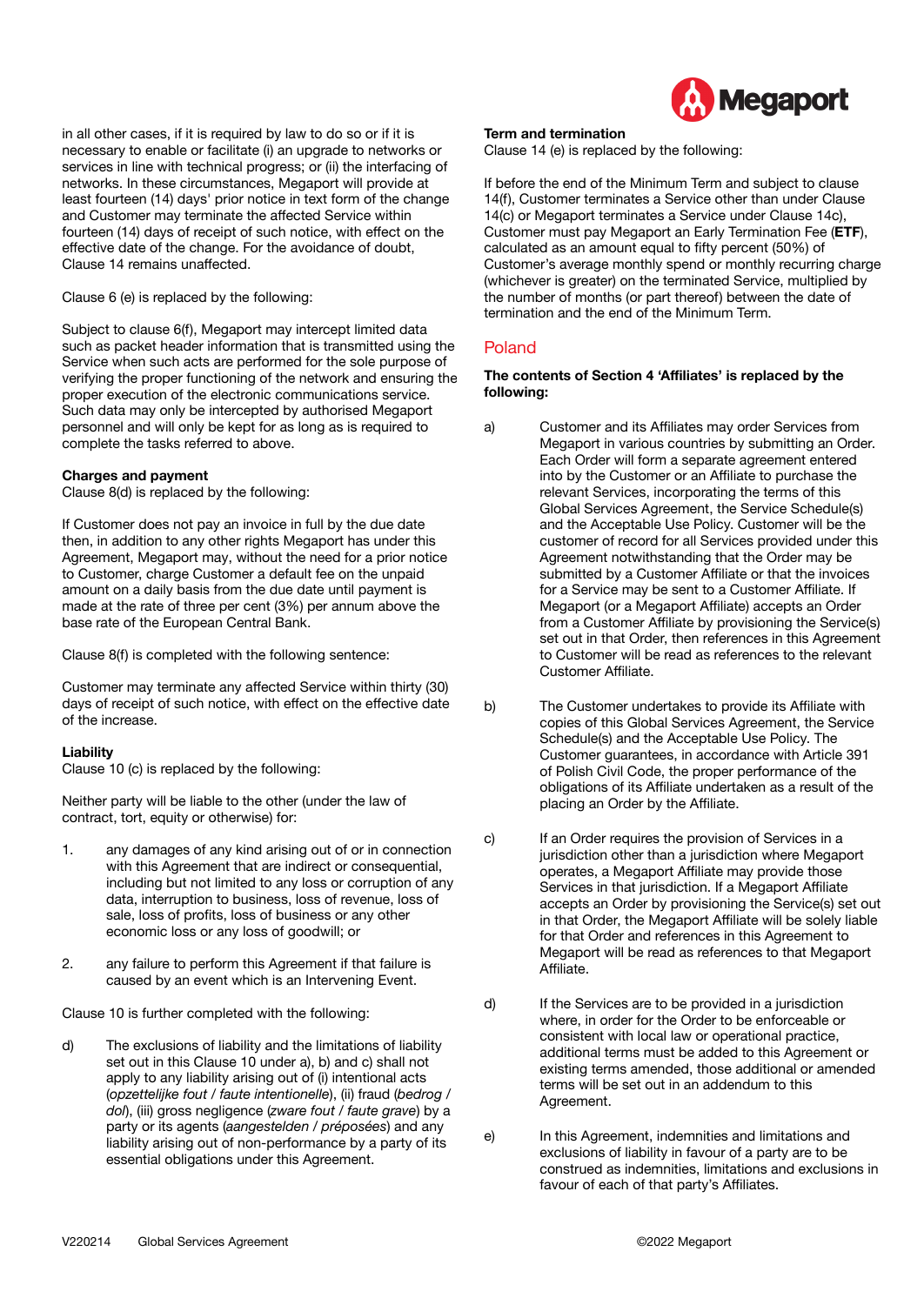

#### **In Section 15 'Changes to the Agreement' the following is added:**

c) A change in Global Acceptable Use Policy and/or Privacy Policy constitutes a change to the Agreement, and as such, gives rise to the right to terminate the Agreement at no additional fee, as per Section 15(a) of this Agreement.

# **Italy**

#### **Affiliates**

Clause 4(a) is replaced by the following: Customer and its Affiliates may order Services from Megaport in various countries by submitting an Order. Each Order will form a separate agreement to purchase the relevant Services, incorporating the terms of this Global Services Agreement, the Service Schedule(s) and the Acceptable Use Policy. Customer will be the customer of record for all Services provided under this Agreement and, together with any ordering Customer Affiliate, will be jointly and severally liable for all obligations set out in this Agreement, notwithstanding that the Order may be submitted by a Customer Affiliate or that the invoices for a Service may be sent to a Customer Affiliate. If Megaport (or, subject to clause 4(b), a Megaport Affiliate) accepts an Order from a Customer Affiliate by provisioning the Service(s) set out in that Order, then references in this Agreement to Customer will be read as references to Customer and the relevant Customer Affiliate.

Clause 4(b) is replaced by the following: If an Order requires the provision of Services in a jurisdiction other than a jurisdiction where Megaport operates, a Megaport Affiliate may provide those Services in that jurisdiction. A Megaport Affiliate must accept an Order by providing Customer with a written notice and the Megaport Affiliate will be solely liable for that Order and references in this Agreement to Megaport will be read as references to that Megaport Affiliate.

# **Charges and payment**

Clause 8(d) is replaced by the following: If Customer does not pay an invoice in full by the due date, then in addition to any other rights Megaport has under this Agreement, Megaport may charge Customer a default fee on the unpaid amount on a daily basis at the rate of three per cent (3%) per annum above the base rate of the European Central Bank published in the Official Gazette of the Italian Republic on the fifth working day of each six-month period by the Ministry of the Economy and Finance.

Clause 8(f) is replaced by the following: Megaport may vary the charges at any time: 1) on thirty (30) days' notice, if Megaport provides a Service to Customer that does not have a Minimum Term; or 2) on thirty (30) days' notice, if Megaport continues to provide a Service to Customer after the Minimum Term of that Service has expired and the Service is being provided on a month-to-month basis. Customer may terminate the Service for which Megaport varied the charges without penalties within 30 calendar days of receipt of such notice.

#### **Liability**

Clause 10(a) is replaced by the following: Except in cases of gross negligence or wilful misconduct, Megaport excludes all statutory or implied conditions or warranties, including without limitation, any implied warranties or conditions of merchantability or fitness for a particular purpose. Megaport

does not warrant that the Services will be continuous, error-free or secure. Megaport's liability for non-excludable conditions and warranties is limited (where it can be limited and except in cases of gross negligence or wilful misconduct) to: 1) supplying the Services again; or 2) paying Customer the cost of having the Services supplied again.

Clause 10(b) is replaced by the following: To the extent permitted by law and except in cases of gross negligence or wilful misconduct, each party's total liability in respect of all claims in connection with this Agreement (whether in contract, negligence or any other tort, under any statute or otherwise) will be the sum of the charges paid or payable by Customer under this Agreement in the 12-month period preceding the date of the event that gave rise to the claim. This limitation of liability does not apply in respect of indemnity obligations or obligations to pay charges under this Agreement.

Clause 10(e)(2) is replaced by the following: 2) except in cases of gross negligence or wilful misconduct, any loss or corruption of any data, interruption of business, loss of revenue, loss of sale, loss of profits, loss of business or any other economic loss or any loss of goodwill.

#### **Personal data**

The following paragraph is added to clause 12): Customer will provide Customer's employees and any other individual to whom Customer's Personal Data refers with a copy of Megaport's Privacy Policy.

#### **Term and termination**

Clause 14(e) is replaced by the following: If before the end of the Minimum Term and subject to clause 14(f), Customer terminates a Service other than under clause 14(c), Customer must pay Megaport an Early Termination Fee (ETF), calculated as an amount equal to fifty percent (50%) of Customer's average monthly spend or monthly recurring charge (whichever is greater) on the terminated Service, multiplied by the number of months (or part thereof) between the date of termination and the end of the Minimum Term.

# **General**

Clause 17(a) is replaced by the following: Customer may not transfer its rights and responsibilities under this Agreement unless Megaport agrees in writing. Customer must provide its consent for Megaport to transfer its rights and responsibilities under this Agreement by providing Customer with a written notice of the transfer.

Clause 17(d) is replaced by the following: Customer and Megaport agree to submit all questions in connection with the terms of an Order governed by Italian law, (including issues arising from this Global Services Agreement), to the exclusive jurisdiction of the Court of Milan.

#### **Health and Safety**

The following additional terms shall apply: The parties shall ensure that their personnel comply with the other party's reasonable rules, regulations and practices relating to security, health and safety when on the other party's premises, as notified of them, according to Legislative Decree no. 81/2008 and subsequent amendments. In particular, in the event that, during the provision of the Services in the Customer's premises, not limited to purely intellectual services, the employees may be exposed to specific health and/or safety risks, the parties shall jointly draw up a specific cooperation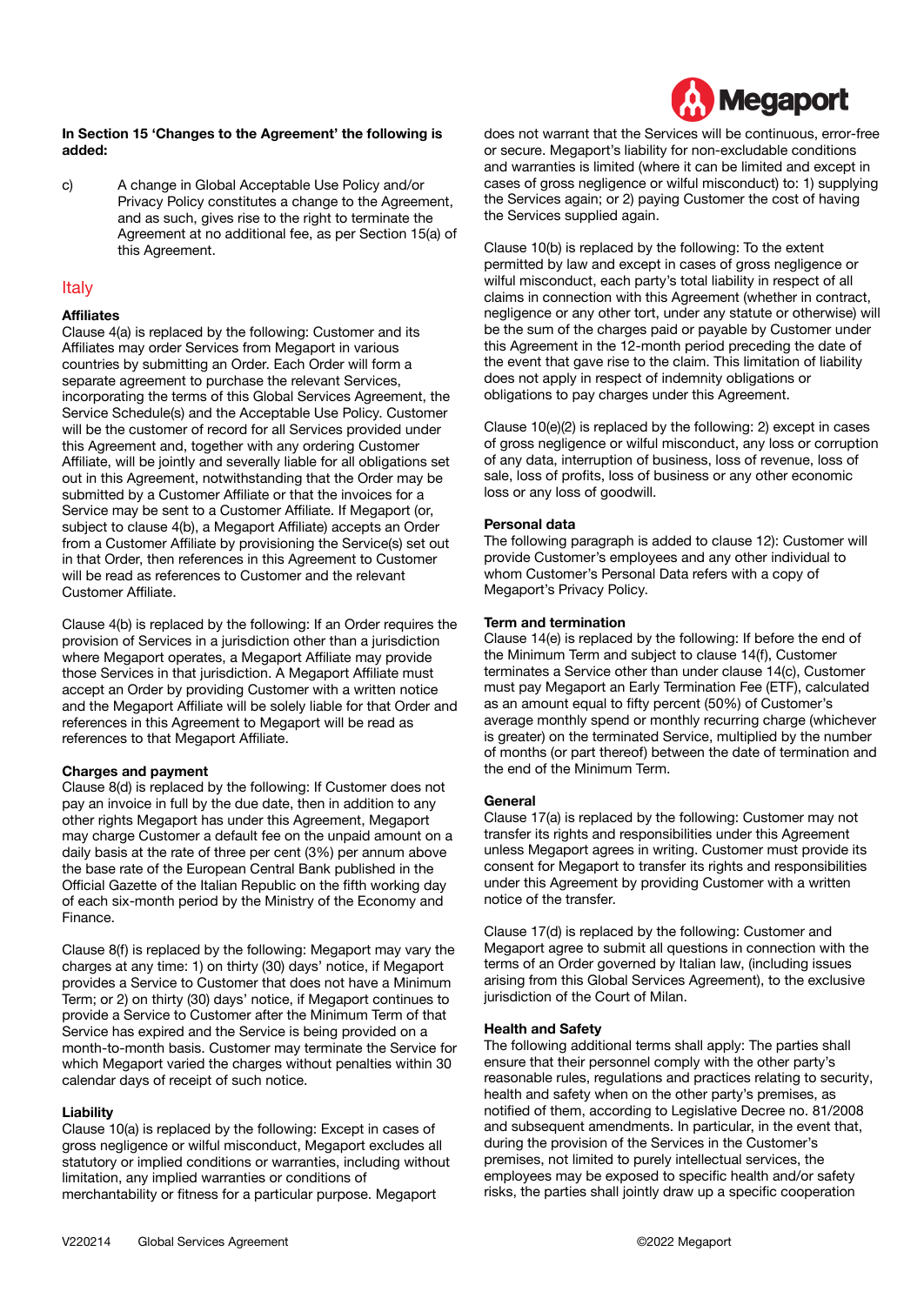

and coordination document including information on security, health and safety risks and measures to be implemented in order to reduce such risks, including the interference risks. The parties acknowledge not to borne specific employees' health and safety costs in connection with the performance of this Global Services Agreement or an Order. They undertake to revise such estimate in case of new interferences arising from the working activities of any parties involved in the provision of the Services in accordance with the provisions of Legislative Decree no. 81/2008. The Customer has verified the technical and professional suitability of Megaport to provide the Services in regard to this clause 11.

#### **Specific approval**

Under articles 1341 and 1342 of the Civil Code, the Customer hereby declares to specifically approve and accept the following clauses of the Global Services Agreement as amended by this Addendum: 7(b) no. 4. (Prohibition to resell); 7(c) (Unauthorized use of Services); 7(d) (Indemnification); 9 (Service Suspension); clause 10 (Limitation of liability); 14(d) (Withdrawal right); clause 17(a) (Assignment); and clause17(d) (Jurisdiction).

# Spain

#### **Charges and Payment**

Clause 8(d) is replaced by the following:

If Customer does not pay an invoice in full by the due date then, in addition to any other rights Megaport has under this Agreement, Megaport may charge Customer default interest on the unpaid amount on a daily basis from the due date until payment is made at the annual interest rate applied by the European Central Bank to its most recent main refinancing operation carried out before the first calendar day of the half year in question (the reference rate), plus eight (8) percentage point.

Clause 8(f) is amended by the following: Megaport will provide Customer with at one month prior written notice of any increase to the charges as permitted above. Customer may terminate any affected Service within four weeks of receipt of such notice free of charges, with effect on the effective date of the increase.

#### **Liability**

A new clause 10(d) is added after clause 10(c) :

10(d) Notwithstanding any other terms and provisions of this Agreement, neither party may limit its liability for death or personal injury caused by its gross negligence, fraud or fraudulent misrepresentation or any other liability which cannot be excluded or limited under applicable law.

#### **Termination**

Clause 14(c)(2) is replaced by the following:

2. all Services immediately by notice in writing if the other party suffers an Insolvency Event, subject to mandatory applicable laws on insolvency proceedings which may prevent either party from terminating the Services in such a case.

#### **Changes to this Agreement**

Clause 15(a) is replaced by the following: Megaport may change the terms of this Agreement at any time by giving Customer one month's prior notice in text form (Notice Period), including (but not limited to) cases in which Megaport is required by law or by public authorities to change the terms of

this Agreement. If Customer does not agree with the change, Customer may contradict the change by giving Megaport notice in text form prior to the expiry of the Notice Period. If Customer provides such notice, the terms of this Agreement remain in force (to the extent they are enforceable) and Megaport may terminate the affected Service within fourteen (14) days after the expiry of the Notice Period. If Customer takes no action during the Notice Period and continues to receive the Service, Customer will be deemed to have accepted the changes.

#### **Dispute Settlement Proceedings**

Clause 17(d) is amended by inserting the following sentence at the end of the clause: Irrespective of the jurisdiction of the courts of law, users and operators of electronic communications networks or services may submit cases of dispute or complaint to the Spanish Secretary of State of Telecommunications. Megaport shall be obliged to take part in such proceedings and answer all inquiries necessary to assess the situation as well as provide the necessary documents.

# Luxembourg

#### **Charges and payment**

Clause 8(e) is replaced by the following:

e) If Customer considers in good faith there has been a mistake in any invoice, Customer must notify Megaport within sixty (60) days after the relevant invoice date with full details. Customer will not be liable to pay for Services that it has not agreed to receive. Megaport will investigate Customer's claim and suspend its collection processes until the claim has been resolved. If Megaport has made a mistake, it will reimburse Customer as soon as practicable.

#### **Liability**

Clause 10(a) is replaced by the following:

- a) To the extent permitted by law, Megaport excludes all statutory or implied conditions or warranties, including without limitation, any implied warranties or conditions of merchantability or fitness for a particular purpose. Megaport does not warrant that the Services will be error-free. Megaport's liability for non-excludable conditions and warranties is limited (where it can be limited) to:
	- 3. supplying the Services again; or
	- 4. paying Customer the cost of having the Services supplied again

A new clause 10(f) is added after clause 10(e) of the Agreement:

f) Notwithstanding any other terms and provisions of this Agreement, neither party may limit its liability in respect of any damage caused by wilful misconduct (dol) or gross negligence (faute lourde).

#### **Term and Termination**

Clause 14(b) is replaced by the following:

b) If no Minimum Term applies to a Service, or has expired, Customer may terminate that Service at any time on 30 days' notice, but must pay charges for the full Charging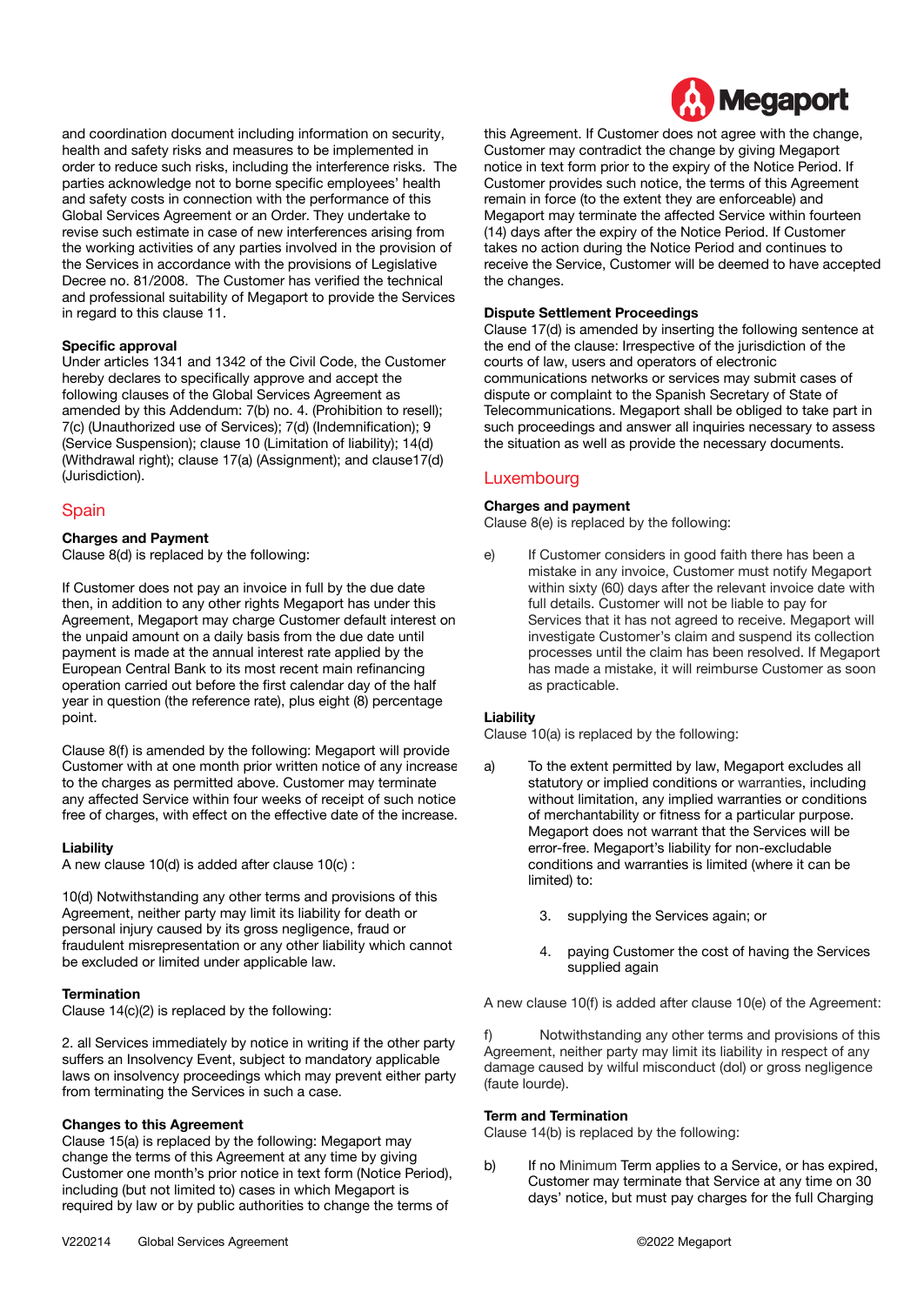

Period in which termination occurs (if applicable), except if the Customer terminates a Service under Clause 15.

Clause 14(c)2. is replaced by the following:

2. all Services immediately by notice in writing if the other party suffers an Insolvency Event, subject to mandatory applicable laws on insolvency proceedings which may prevent either party from terminating the Services in such a case.

Clause 14(e) is replaced by the following:

e) If before the end of the Minimum Term and subject to clause 14(f), Customer terminates a Service other than under Clause 14(c) or Clause 15 or Megaport terminates a Service under Clauses 14(c), Customer must pay Megaport an Early Termination Fee (**ETF**), calculated as an amount equal to fifty percent (50%) of Customer's average monthly spend or monthly recurring charge (whichever is greater) on the terminated Service, multiplied by the number of months (or part thereof) between the date of termination and the end of the Minimum Term.

#### **Changes to this Agreement**

Clause 15(b) is replaced by the following:

b) Megaport may modify the Megaport API, or may transition to a new API at any time but will use reasonable efforts to maintain backward compatibility where reasonably practicable. Megaport will notify Customer if a modification is likely to adversely affect Customer's ability to use the API by giving Customer a thirty (30) day's prior notice in accordance with the provisions set out in paragraph a).

#### **Mexico**

#### **Charges and Payment**

Clause 8(f) is amended by the following: Megaport will provide Customer with at one month prior written notice of any increase to the charges as permitted above. Customer may terminate any affected Service within four weeks of receipt of such notice free of charges, with effect on the effective date of the increase.

Clause 8(g) is amended by the following: All charges for the Services are exclusive of applicable Taxes and Regulatory Fees. Megaport may add an additional amount for the applicable Taxes and Regulatory Fees to the charges, including without limitation Mexican VAT or regulatory fees or other similar taxes, fees, charges or surcharges levied or collected by Mexican authorities.

#### **Credit Assessment**

Clause 5(a) is removed.

#### **Dispute Settlement Proceedings**

Clause 17(d) is amended by inserting the following sentence at the end of the clause: Irrespective of the jurisdiction of the courts of law, users and operators of electronic communications networks or services may submit cases of dispute or complaint to the Mexican Agency of Consumer's Rights (*Procuraduría Federal del Consumidor*) and/or the Federal Insitutute of Telecommunications (*Instituto Federal de Telecomunicaciones*). Megaport shall be obliged to take part in such proceedings and answer all inquiries necessary to assess the situation as well as provide the necessary documents.

#### **General**

Clause 17(i) is amended by the following: This Global Services Agreement and any other documents delivered or given under this Agreement, including notices, have been and will be in the Spanish and English language only, in the understanding that in case of discrepancy between both languages in Mexico, the Spanish version shall prevail for all legal effects.

# **Channel Partner-Managed Services**

#### **Introduction**

Megaport may allow Channel Partners to facilitate the selling, provisioning, supporting and/or billing of certain Megaport Services and this Agreement is amended and/or supplemented as set out below for all Services that are facilitated in some way by Channel Partners.

In the event of an inconsistency or a conflict between the terms of this Addendum and the Agreement, the terms of this Addendum prevail.**Account**

Clause 2 of the Agreement still applies if a Channel Partner creates a Customer's Megaportal account and/or accesses it to provision Services.

#### **Ordering Services**

Clause 3 of the Agreement still applies if a Customer's Order is placed with Megaport via a Channel Partner

#### **Services**

For the purposes of clause 6(b), in the event that service credits apply to a Service which is being billed for and/or supported via a Channel Partner, Customer must claim such credits via that Channel Partner.

#### **Charges and Payment**

For the purposes of clause 8(a), if a Channel Partner has facilitated the Order placement, the Charges may be as displayed by the relevant Channel Partner. If a Channel Partner facilitates billing for a Service, Customer will receive invoices via and make payment to the Channel Partner (not Megaport directly), in accordance with the terms and conditions agreed with the Channel Partner, and not as set out in clause 8(b) to 8(d) of the Agreement. Any suspected invoicing errors should also be notified to the Channel Partner for investigation and remediation in the first instance.

The balance clause 8 of the Agreement will still apply.

#### **Service Suspension**

Notice regarding overdue payment referred to in clause 9(a)(i) may be delivered by Megaport or the relevant Channel Partner.

#### **Personal Information**

Personal Information referred to in clause 12a) may be collected from the Customer indirectly via the Channel Partner.

#### **Dictionary**

The following new definitions are inserted into clause 18: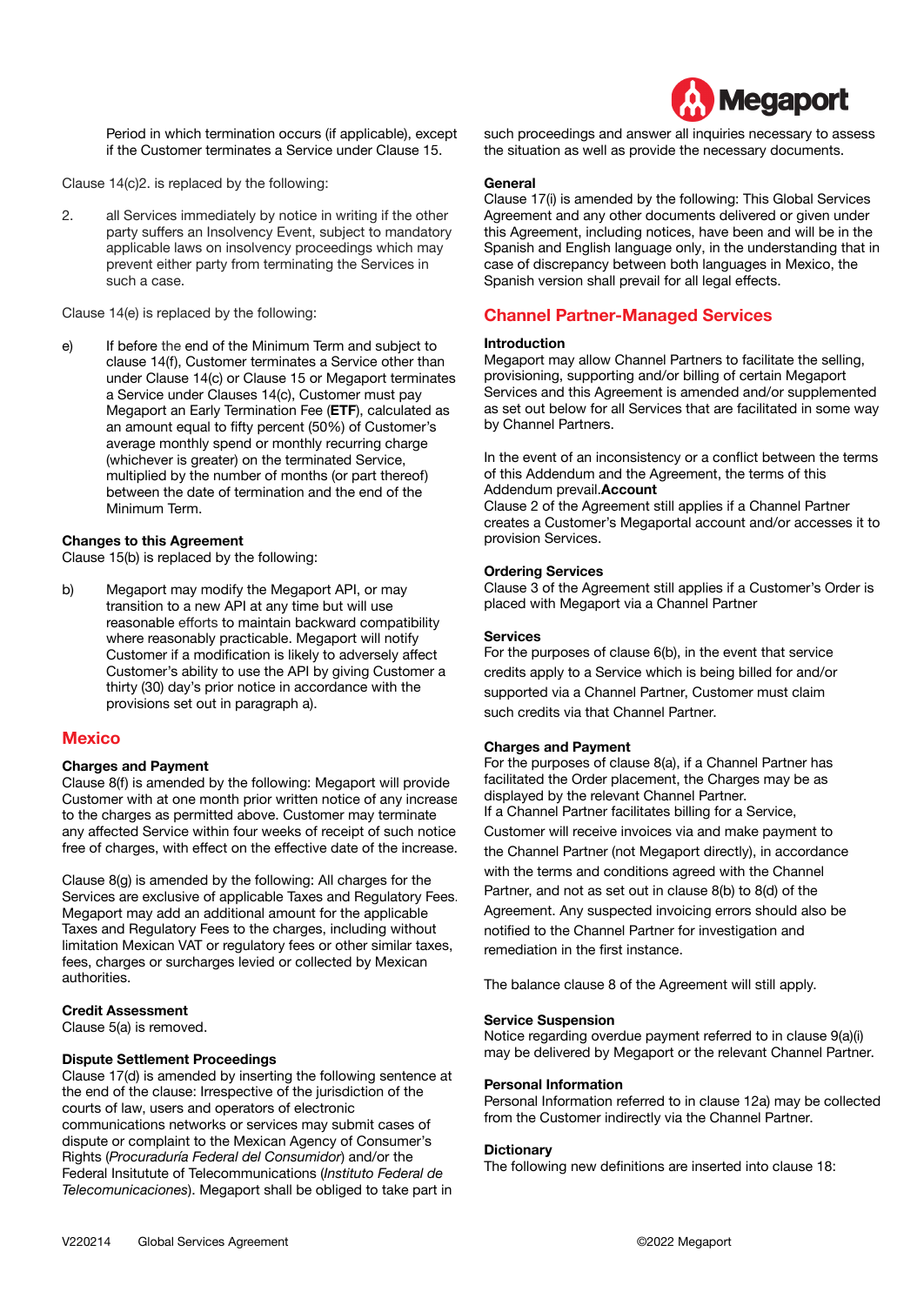

**Channel Partner** means one of Megaport's authorised sales, billing and/or customer support service providers.

**Managed Customer** means a Customer whose ordering and/or use of Services is facilitated in some way by a Channel Partner.

**Managed Service** means a Service in respect of which a Channel Partner facilitated the Order and/or continues to facilitate the provisioning, support, billing and/or collection of Charges.

The existing definitions of 'Customer', 'Service' and 'Order' in clause 18 should be interpreted to include Managed Customer, Managed Service, and an Order placed via a Channel Partner, respectively.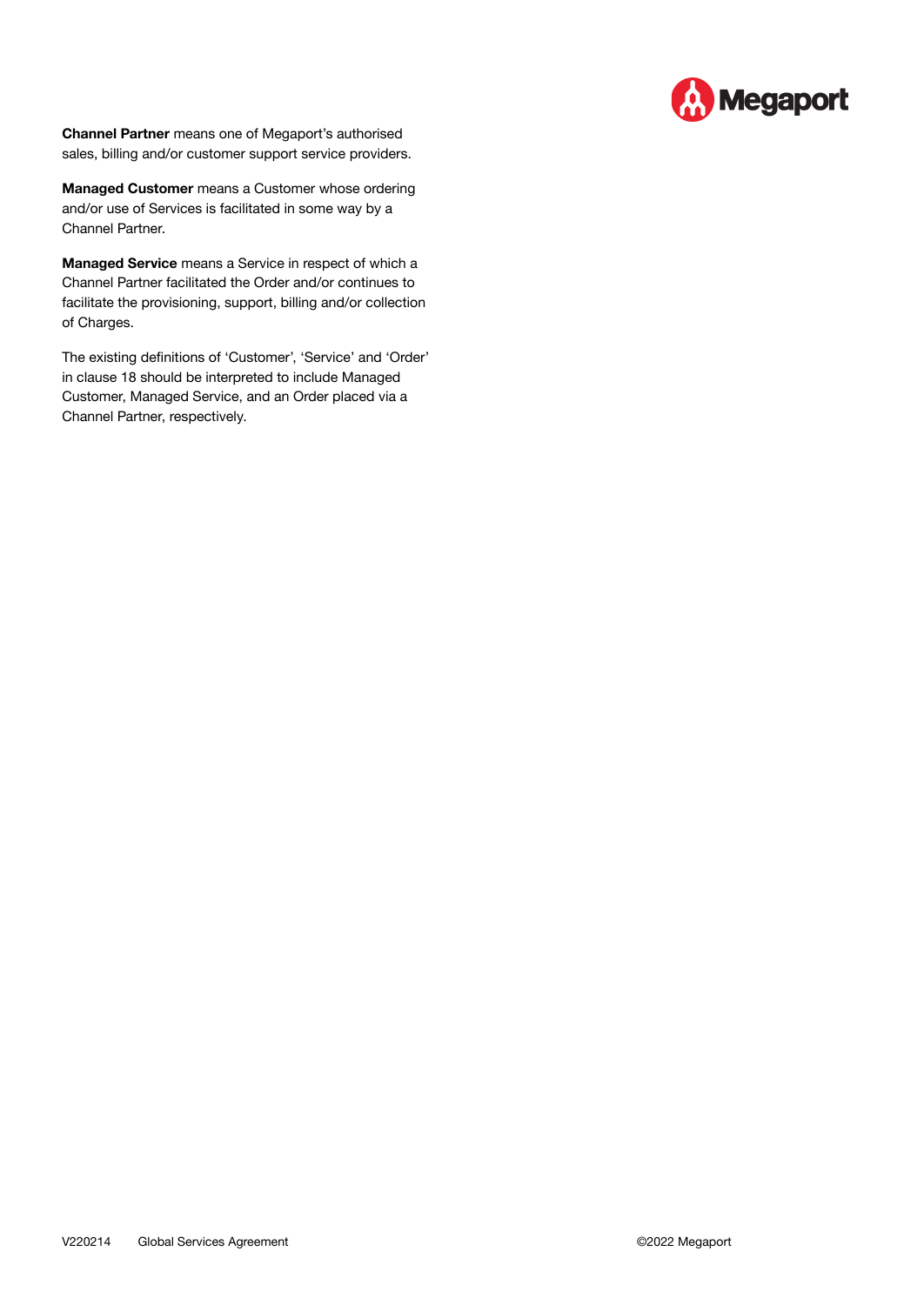

# **Service Schedules**

# Port Service Schedule

#### **1. Service Description**

A Port (**the Service**) is a high-speed Ethernet interface that provides the physical connection Customer needs to access Megaport's other services (such as MegaIX or a virtual cross-connect (**VXC**)). Available speed options are 1Gbps, 10Gbps, and 100Gbps. 100Gbps only available at selected data centre locations.

Link Aggregation Group (**LAG**) using Link Aggregation Control Protocol (**LACP**) can be enabled on a single Port of 10Gbps or greater, with a maximum of eight Ports combined in one LAG. The total available bandwidth of a LAG is the sum of all constituent ports.

Megaport offers the ability to purchase redundant Services in the same data centre location on separate physical devices (**Diverse Services**). Diverse Services may be created as matching LAGs on separate devices. Diverse Services are only available at selected data centre locations.

#### **2. Service Levels**

The Service has a Service Availability target of 100%.

**Service Availability** is calculated per Charging Period as Uptime divided by (the number of minutes in the Charging Period less Excused Downtime), expressed as a percentage.

**Charging Period** means the charging period applicable to Customer's Service, as specified on the Order (and if not specified, a monthly Charging Period applies).

**Uptime** means the number of minutes in the Charging Period where the link state of Customer's Port is 'up, rounded to the nearest minute.

**Excused Downtime** means the number of minutes in the Charging Period, rounded to the nearest minute that the link state of Customer's Port is 'down' due to:

- a) Customer's acts or omissions or the acts or omissions of Customer's agents, contractors or anyone Customer is responsible for;
- b) the acts or omissions of any third party or a fault on a third party's network;
- c) any failure, incompatibility or error in the configuration of Customer equipment or cabling (including any cross-connects);
- d) Megaport suspending the Service in accordance with the Agreement or the Acceptable Use Policy; or
- e) an Intervening Event.

No additional representations are made regarding the Service Availability of Diverse Services.

#### **3. Service credits**

If Megaport fails to meet the Service Availability target in a Charging Period, then subject to the Service credit conditions set out in section 4 of this Service Schedule, Customer will be able to claim a Service credit calculated as:

Downtime **x** Recurring Charge

Charging Period

Where:

**Downtime** is calculated per Charging Period as the total number of minutes in the Charging Period less (Uptime plus Excused Downtime); and

**Recurring Charge** means the recurring charge applicable to the applicable Charging Period.

#### **4. Service credit conditions**

The following conditions apply to Service credits:

a) where a Service credit is available, the credit is Customer's only remedy in the event of Megaport's failure to meet the Service Availability target;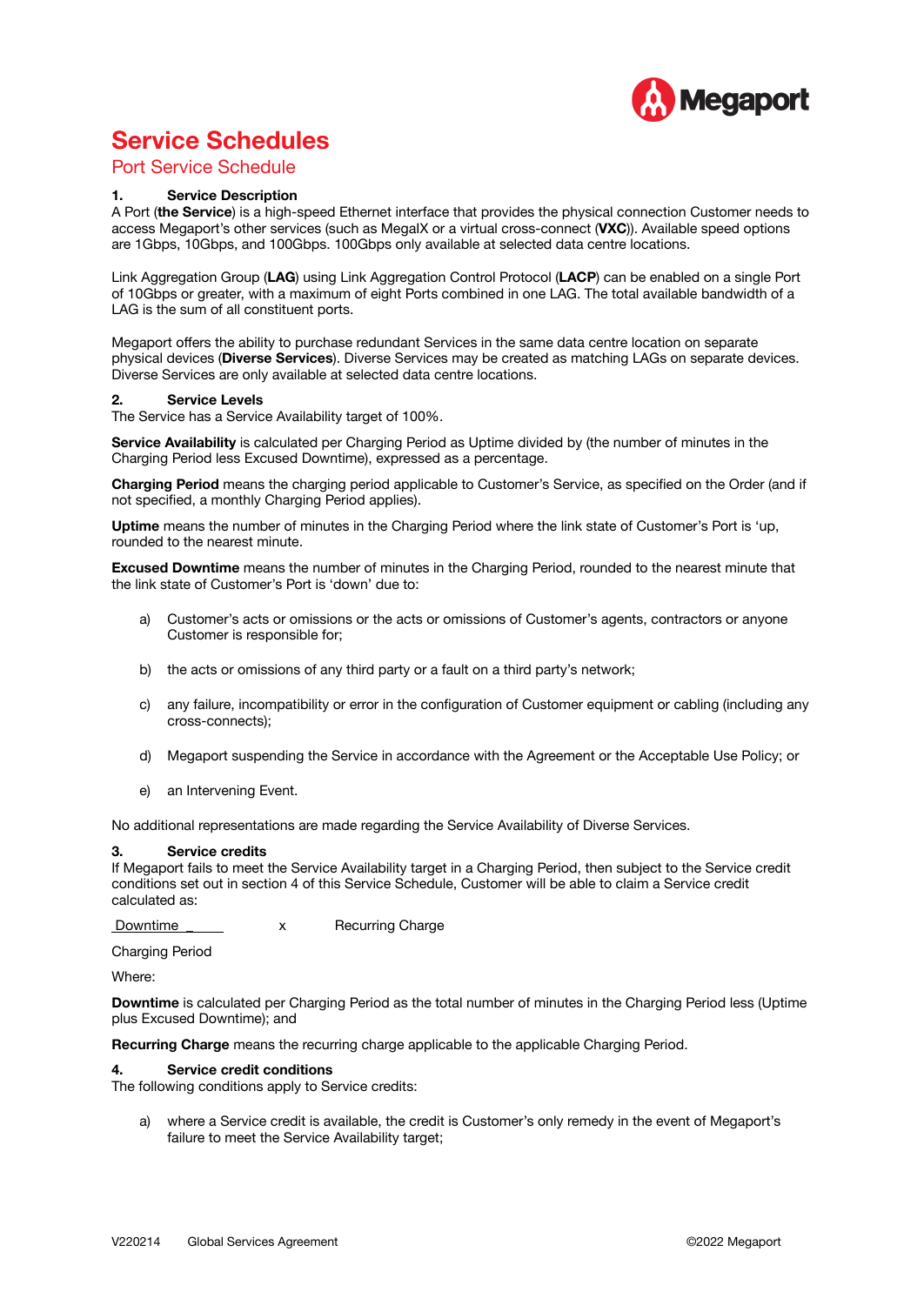

- b) Customer must apply for the Service credit by giving Megaport notice of its claim within thirty (30) calendar days of the end of the Charging Period to which the credit applies;
- c) the Service credit can only be applied as a credit to Customer's Megaportal account, and cannot be redeemed for cash;
- d) the maximum Service credit available for each Service in a Charging Period will not exceed one-hundred per cent (100%) of the total Recurring Charges for that Charging Period for that Service; and
- e) Service credits are not available if Customer has failed to pay charges for the Service when due and payable.

# MegaIX Service Schedule

#### **1. Service Description**

MegaIX is a high-speed multilateral peering service, delivered over a Port (the **Service**). Service speed may be configured in 1Mbps increments, with a maximum speed equal to the port speed of the Port (for peering within the same metro) or 10Gbps (for peering outside the metro).

**Link Aggregation Group** (LAG) using Link Aggregation Control Protocol (LACP) can be enabled on a single Port of 10Gbps or greater, with a maximum of eight physical Ports combined in one LAG. The total available bandwidth of a LAG is the sum of all constituent ports. MegaIX within the same local metro zone can be configured to utilise the total amount of bandwidth from all Ports in a LAG.

#### **2. Additional terms**

- a) Customer must have an active Port in order to use the Service. If Customer terminates the Port associated with its Service, the Service will automatically terminate.
- b) Customer will be responsible for providing (at its cost):
	- 1. a router which supports BGP-4;
	- 2. an Autonomous System number (ASN); and
	- 3. provider-independent IP address space.
- c) In using the Service, Customer will:
	- 1. ensure that all frames forwarded to the Service:
		- a. use 0x0800 (IPv4), 0x0806 (ARP) or 0x86dd (IPv6) ethertypes;
		- b. have the same source MAC address;
		- c. are unicast only, excluding broadcast ARP packets and multicast ICMP v6 discovery packets;
	- 2. not forward frames to the Service using the following protocols:
		- a. proxy ARP;
		- b. ICMP redirect;
		- c. link local protocols such as Spanning Tree and CDP; or
		- d. directed broadcasts;
	- 3. not 'default route' traffic to a MegaIX participant without their consent; and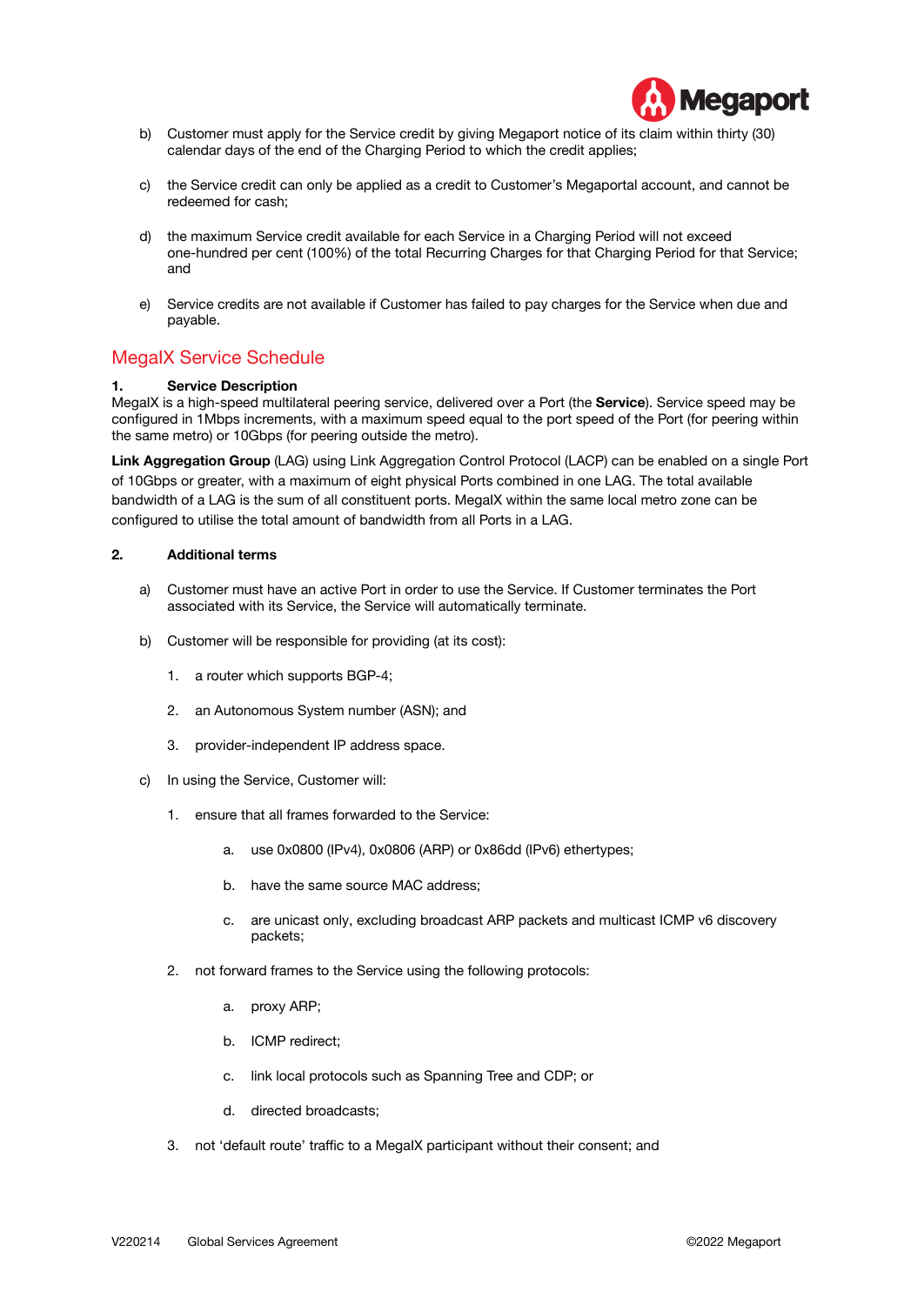

- 4. not advertise any IP addresses Megaport allocates to Customer outside the MegaIX peering network.
- d) Customer acknowledges that each route advertised to the MegaIX route server will point to the MegaIX participant advertising that route.
- e) When advertising routes to the MegaIX route server, Customer will:
	- 1. ensure that its routing policy conforms with the recommendations (as updated from time to time) of the Internet Engineering Task Force available on [http://www.ietf.org;](http://www.ietf.org)
	- 2. publish a current record of its routing policy on the Internet Routing Registry;
	- 3. not generate unnecessary route flaps, or advertise unnecessarily specific routes;
	- 4. not advertise routes it become aware of as a result of providing the Service to third parties (other than Customer's transit customers);
	- 5. make available its current technical contact information in the Regional Internet Registries to enable other participants to contact Customer; and
	- 6. only use addresses on interfaces connected to the Service that have been allocated to Customer by Megaport.

# VXC Service Schedule

#### **1. Service Description**

A VXC is a high-speed point-to-point Ethernet virtual circuit between two Ports, MCRs or MVEs (the Service). Service speed may be configured in 1Mbps increments, with a maximum speed of the speed of the slowest Port, MCR, MVE or as otherwise qualified by our systems at time of the Order.

#### **2. Additional terms**

- a) Customer must have one or more active Ports in order to use a Service.
- b) When Customer orders a Service, Customer will order it between a Port owned by Customer (the A-End) and another Port (the B-End). The B-End may be owned by Customer or owned by a third party. Where Customer orders a Service connected to a B-End owned by a third party, Customer acknowledges that Megaport cannot activate that Service until it has received the B-End owner's consent.
- c) Customer acknowledges that if it terminates any Port associated with the Service, the Service will automatically terminate.
- d) Customer acknowledges that if a third party B-End owner terminates a B-End associated with the Service, the Service will automatically terminate. Megaport will not be liable for the termination of the Service, but will refund any charges Customer has pre-paid for the terminated Service.
- e) Customer may change the rate limit of the Service at any time using its Megaportal account or an Order. Customer agrees to pay the charges specified in Megaportal or the Order for the change in rate limit when Customer makes the change to its account.
- f) The VXC bandwidth to some Cloud Service Providers may be limited to 5Gbps at Megaport's discretion.

#### **3. Service Levels**

The Service has a Service Availability target of 100%.

**Service Availability** is calculated per Charging Period as Uptime divided by (the number of minutes in the Charging Period less Excused Downtime), expressed as a percentage.

**Charging Period** means the charging period applicable to Customer's Service, as specified on the Order (and if not specified, a monthly Charging Period applies).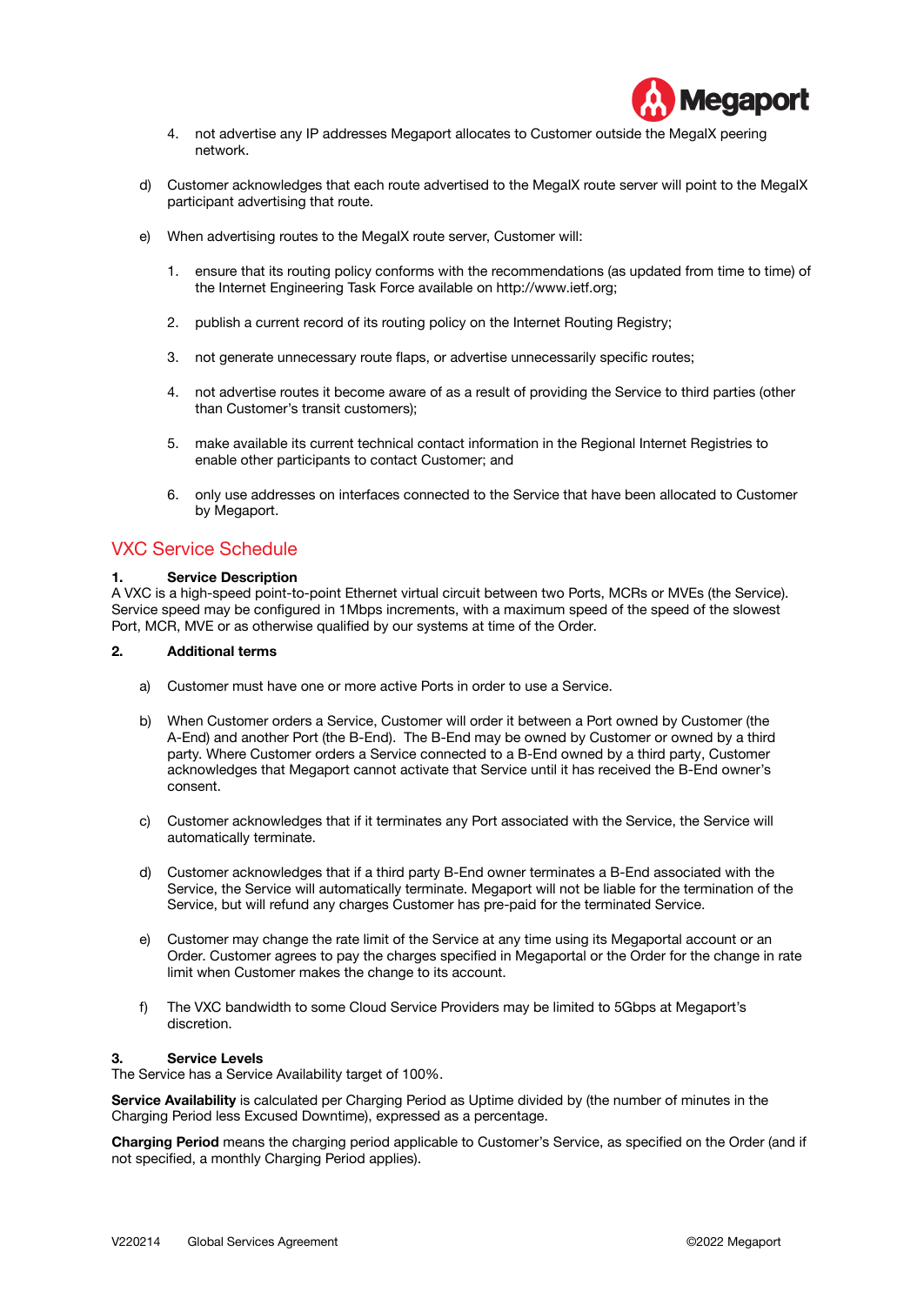

**Uptime** means the number of minutes in the Charging Period where the Service is Available (as defined below), rounded to the nearest minute. Each Service traverses a single Label Switched Path (as defined by ITU-T Recommendation Y.1561 (05/2004))(**LSP**) through Megaport's network, and the availability of a Service is measured by the availability of that LSP.

A Service will be considered available when the LSP meets or exceeds all of the service targets below for three consecutive five-minute intervals, in which case the time of availability will start from the first of these intervals (**Available**). A Service will continue to be considered Available until the LSP fails to meet one or more of the service targets below for three consecutive five-minute intervals, in which case the time of unavailability will start from the first of these intervals (**Unavailable**). A Service will continue to be considered Unavailable until it is Available again. Availability is measured by reference to ITU-T Recommendation Y. 1561 (05/2004).

| Packet Error Ratio (PER)    | < 0.1%                                                                                                                                                    |
|-----------------------------|-----------------------------------------------------------------------------------------------------------------------------------------------------------|
| Packet Loss Ratio (PLR)     | $< 0.1\%$                                                                                                                                                 |
| Packet Transfer Delay (PTD) | Refer to<br>https://megaport.com/legal/packet-transfer-d<br>elay                                                                                          |
|                             | Note that the target does not apply between<br>Ports with a 5 minute average traffic load of<br>more than 70% for either incoming or<br>outgoing traffic. |

PER, PLR and LSP are defined in ITU-T Recommendation Y. 1561 (05/2004).

**Excused Downtime** means the number of minutes in the Charging Period that the LSP is unavailable due to:

- a) Customer's acts or omissions or the acts or omissions of Customer's agents, contractors or anyone Customer is responsible for;
- b) the acts or omissions of any third party (including the B-End owner) or a fault on a third party's network (including the B-End owner's network);
- c) any failure, incompatibility or error in the configuration of the equipment or cabling (including any cross-connects) at the A-End or the B-End;
- d) Megaport suspending the Service in accordance with the Agreement or the Acceptable Use Policy; or
- e) an Intervening Event.

#### **4. Service credits**

If Megaport fails to meet the Service Availability target in a Charging Period, then subject to the Service credit conditions set out in section 5 of this Service Schedule, Customer will be able to claim a Service credit calculated as:

Downtime X Recurring Charge

Charging Period

Where:

**Downtime** is calculated per Charging Period as the total number of minutes in the Charging Period less (Uptime plus Excused Downtime); and

**Recurring Charge** means the recurring charge applicable to the applicable Charging Period.

#### **5. Service credit conditions**

The following conditions apply to Service credits:

a) where a Service credit is available, the credit is Customer's only remedy in the event of Megaport's failure to meet the Service Availability target;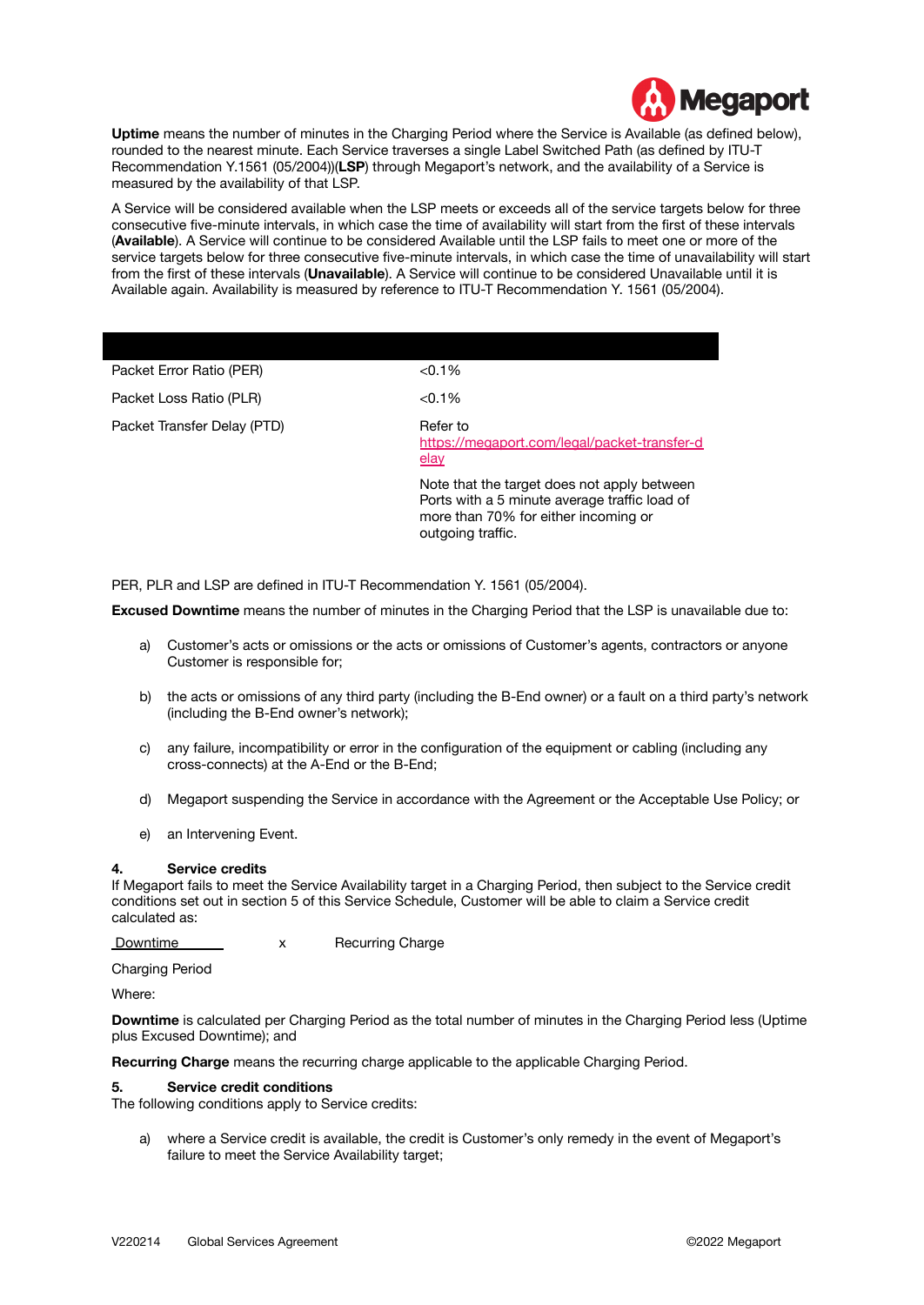

- b) Service credits are available to Customer, the A-End owner only;
- c) Customer must apply for the Service credit by giving Megaport notice of its claim within thirty (30) calendar days of the end of the Charging Period to which the credit applies;
- d) the Service credit can only be applied as a credit to Customer's Megaport account, and cannot be redeemed for cash;
- e) the maximum Service credit available for each Service in a Charging Period will not exceed one-hundred per cent (100%) of the total recurring charges paid for that Charging Period for that Service; and
- f) Service credits are not available if Customer has failed to pay charges for the Service when due and payable.

# MCR Service Schedule

#### **1. Service Description**

A Megaport Cloud Router (**MCR**) (the **Service**) is a software based virtual router on the Megaport network. It may be used to join two or more independent VXC Services into a single routing domain, providing Internet Protocol (**IP**) connectivity between all of the VXCs attached to that MCR.

MCR is available at selected data centres at fixed speeds of up to 10Gbps. The speed specifies the aggregate bandwidth available to all of the connected VXCs.

#### **2. Service Levels**

The Service has a Service Availability target of 100%.

**Service Availability** is calculated per Charging Period as Uptime divided by (the number of minutes in the Charging Period less Excused Downtime), expressed as a percentage.

**Charging Period** means the charging period applicable to Customer's Service, as specified on the Service Order (and if not specified, a monthly Charging Period applies).

**Uptime** means the number of minutes in the Charging Period where the Customer's MCR is running and able to route packets between connected VXCs.

**Excused Downtime** means the number of minutes in the Charging Period, rounded to the nearest minute that the link state of Customer's MCR is 'down' due to:

- a) Customer's acts or omissions or the acts or omissions of Customer's agents, contractors or anyone Customer is responsible for;
- b) the acts or omissions of any third party or a fault on a third party's network;
- c) any failure, incompatibility or error in the configuration of Customer equipment or cabling (including any cross-connects);
- d) Megaport suspending the Service in accordance with the Agreement or the Acceptable Use Policy; or
- e) an Intervening Event.

#### **3. Service credits**

If Megaport fails to meet the Service Availability target in a Charging Period, then subject to the Service credit conditions set out in section 4 of this Service Schedule, Customer will be able to claim a Service credit calculated as:

Downtime \_ x Recurring Charge

Charging Period

Where:

**Downtime** is calculated per Charging Period as the total number of minutes in the Charging Period less (Uptime plus Excused Downtime); and

**Recurring Charge** means the recurring charge applicable to the applicable Charging Period.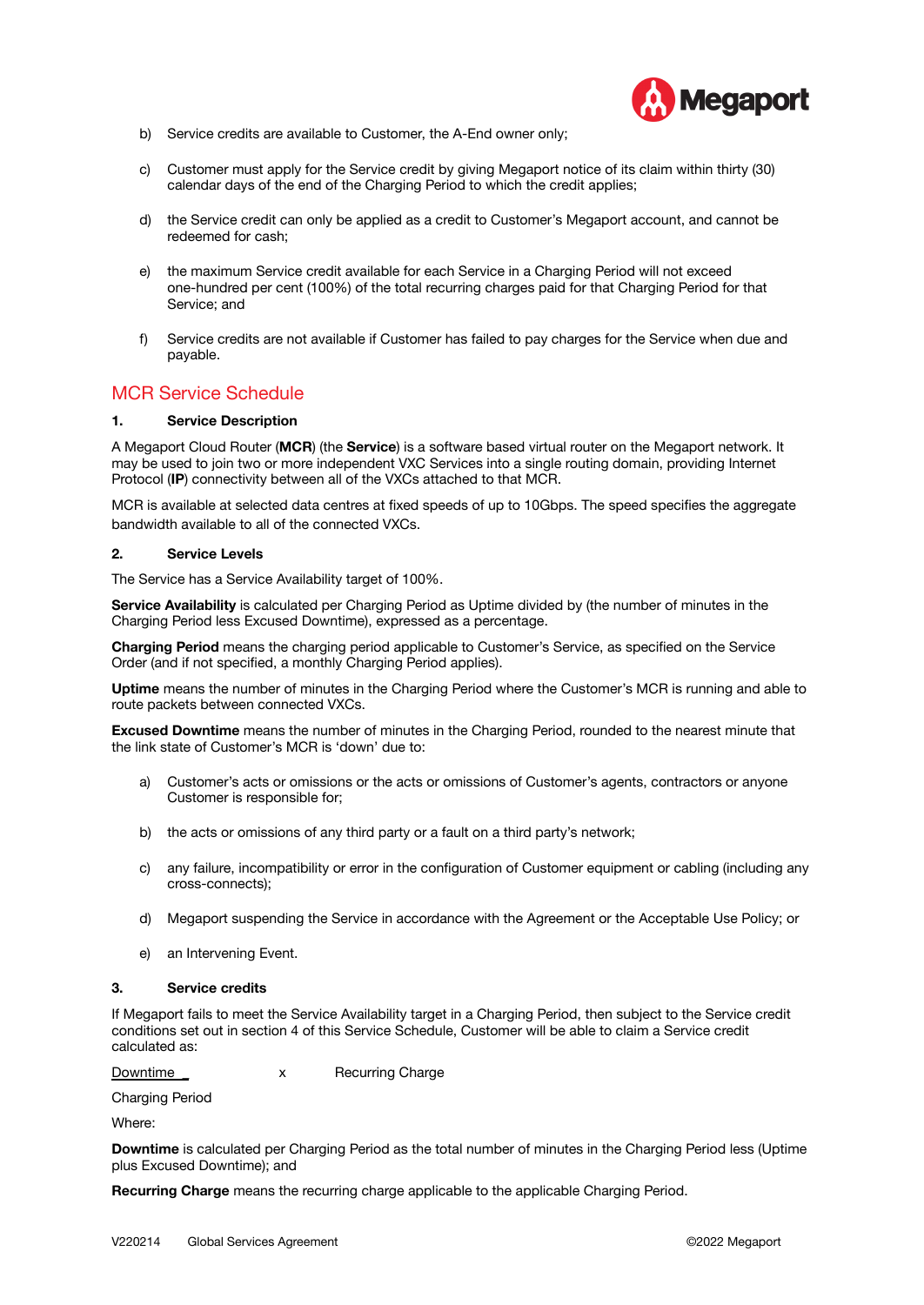

#### **4. Service credit conditions**

The following conditions apply to Service credits:

- a) where a Service credit is available, the credit is Customer's only remedy in the event of Megaport's failure to meet the Service Availability target;
- b) Service credits are available to Customer, the A-End owner only;
- c) Customer must apply for the Service credit by giving Megaport notice of its claim within thirty (30) calendar days of the end of the Charging Period to which the credit applies;
- d) the Service credit can only applied as a credit to Customer's Megaportal account, and cannot be redeemed for cash;
- e) the maximum Service credit available for each Service in a Charging Period will not exceed one-hundred per cent (100%) of the total Recurring Charges for that Charging Period for that Service; and
- f) Service credits are not available if Customer has failed to pay charges for the Service when due and payable.

# MVE Service Schedule

#### **1. Service Description**

A Megaport Virtual Edge (**MVE**) (the **Service**) is a virtual machine hosted solution that can be configured as an SD-WAN node to provide an IP router at the edge of the Megaport network, which is accessible through VPNs over the public network.

Specifically, an MVE gives those of our Customers with SD-WAN image licence keys access to the IP routers of those enabled SD-WAN providers, as installed on Megaport equipment in select locations. In doing so, MVE provides virtual connectivity to Megaport's other Services from customers' remote location SD-WAN equipment, as an alternative to the physical ethernet connectivity available via a Port in one of our data centres. MVE may be used to join customer-premises-based SD-WAN nodes to each other, to other MVEs, and to other Services offered on the Megaport network.

#### **2. Prerequisites & restrictions**

- a) Although transit gateway functionality is built into each MVE Service, thereby enabling the SD-WAN IP routers to route traffic flow to/from Customer branch locations via internet connections, Megaport is not supplying global Internet transit and is not a general internet service provider. Megaport is also not a SD-WAN equipment or software provider. Customers must use their existing third-party SD-WAN providers and internet service providers to connect to Megaport's network via an MVE.
- b) An MVE must only be connected to validated SD-WAN equipment and, to this end, Customers need to provide their own SD-WAN license key or purchase a license key via Megaport (if/when such license keys are made available by Megaport, Megaport being under no obligation to do so).
- c) MVE is available at selected metropolitan areas to provide remote connectivity to Customer SD-WAN equipment, typically in those same metropolitan areas.
- d) MVE is available in fixed sizes to accommodate small, medium and large customers. The size specifies the expected maximum data throughput and/or number of expected customer-premises devices to connect. Sizing is based on specific workloads; actual throughput may vary based on customer specific workloads.

| Size                | Maximum<br>Performance<br>(throughput) | Maximum<br>SD-WAN<br>endpoints |
|---------------------|----------------------------------------|--------------------------------|
| Small (2vCPUs)      | $<$ -250-500Mbps                       | $<$ -40                        |
| Medium (4<br>vCPUs) | $\sim$ 1 Gbps                          | $\sim$ 300                     |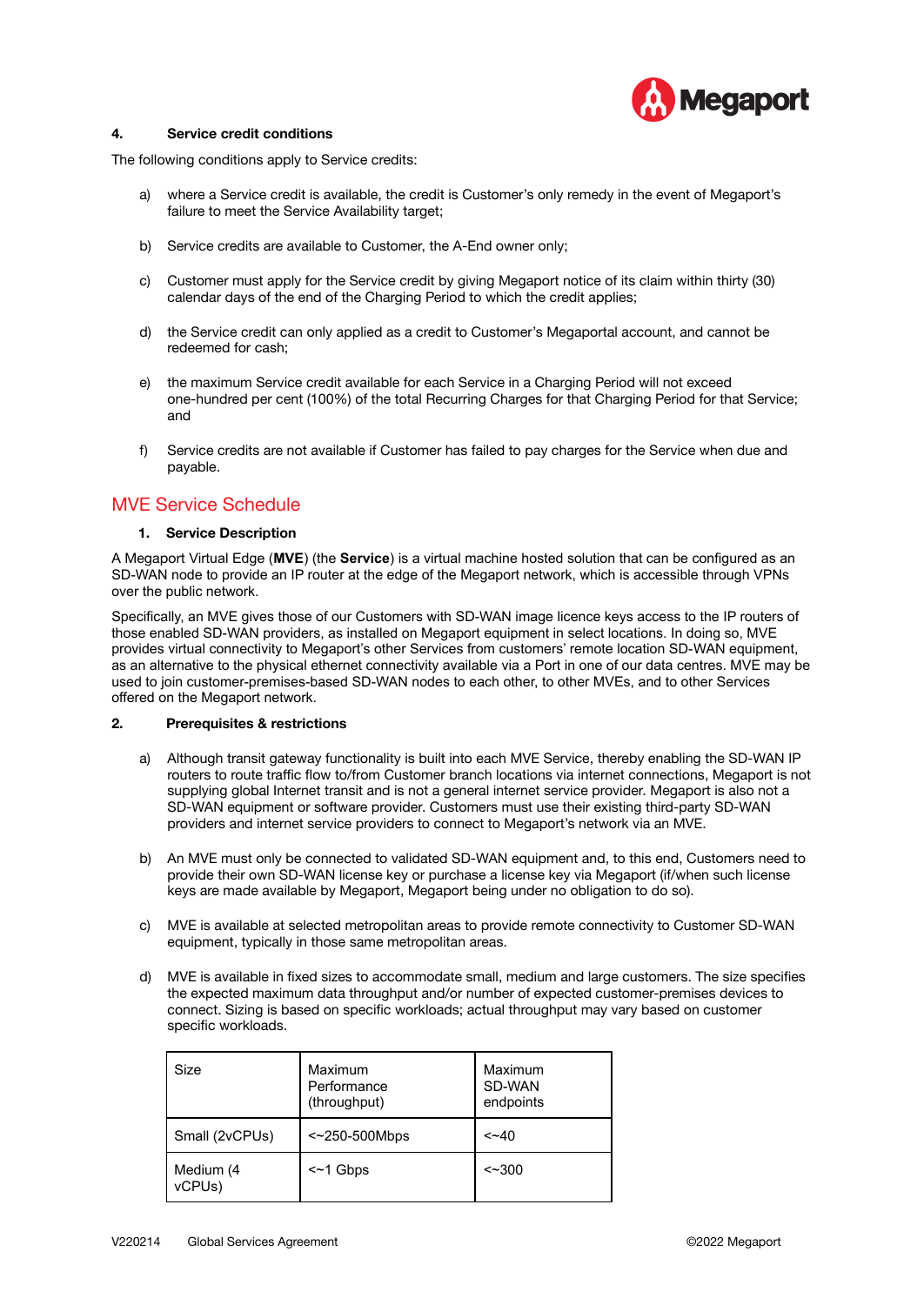

|  | Large (8 vCPUs) | $\vert \sim 5$ Gbps | $\le$ -600 |
|--|-----------------|---------------------|------------|
|--|-----------------|---------------------|------------|

#### **3. Service Levels**

The Service has a Service Availability target of 99.995%.

**Service Availability** is calculated per Charging Period as Uptime divided by (the number of minutes in the Charging Period less Excused Downtime), expressed as a percentage.

**Charging Period** means the charging period applicable to Customer's Service, as specified on the Service Order (and if not specified, a monthly Charging Period applies).

**Uptime** means the number of minutes in the Charging Period where the Customer's MVE is running and able to route packets between connected VXCs.

**Excused Downtime** means the number of minutes in the Charging Period, rounded to the nearest minute that the operational state of Customer's MVE is 'down' due to:

a) Customer's acts or omissions or the acts or omissions of Customer's agents, contractors or anyone Customer is responsible for;

b) the acts or omissions of any third party or a fault on a third party's network (including Customer's SD-WAN provider);

c) any failure, incompatibility or error in the configuration of Customer equipment or cabling (including any cross-connects);

d) Megaport suspending the Service in accordance with the Agreement or the Acceptable Use Policy; or

e) an Intervening Event.

#### **4. Service Credits**

If Megaport fails to meet the Service Availability target in a Charging Period, then subject to the Service credit conditions set out in section 4 of this Service Schedule, Customer will be able to claim a Service credit calculated as:

#### (Downtime x Recurring Charge) / Charging Period

Where:

**Downtime** is calculated per Charging Period as the total number of minutes in the Charging Period less (Uptime plus Excused Downtime); and

**Recurring Charge** means the recurring charge applicable to the applicable Charging Period.

# **5. Service Credit Conditions**

The following conditions apply to Service credits:

- a) where a Service credit is available, the credit is Customer's only remedy in the event of Megaport's failure to meet the Service Availability target;
- b) Service credits are available to Customer, the A-End owner only;
- c) Customer must apply for the Service credit by giving Megaport notice of its claim within thirty (30) calendar days of the end of the Charging Period to which the credit applies;
- d) the Service credit can only be applied as a credit to Customer's Megaportal account, and cannot be redeemed for cash;
- e) the maximum Service credit available for each Service in a Charging Period will not exceed one-hundred per cent (100%) of the total Recurring Charges for that Charging Period for that Service; and
- f) Service credits are not available if Customer has failed to pay charges for the Service when due and payable.